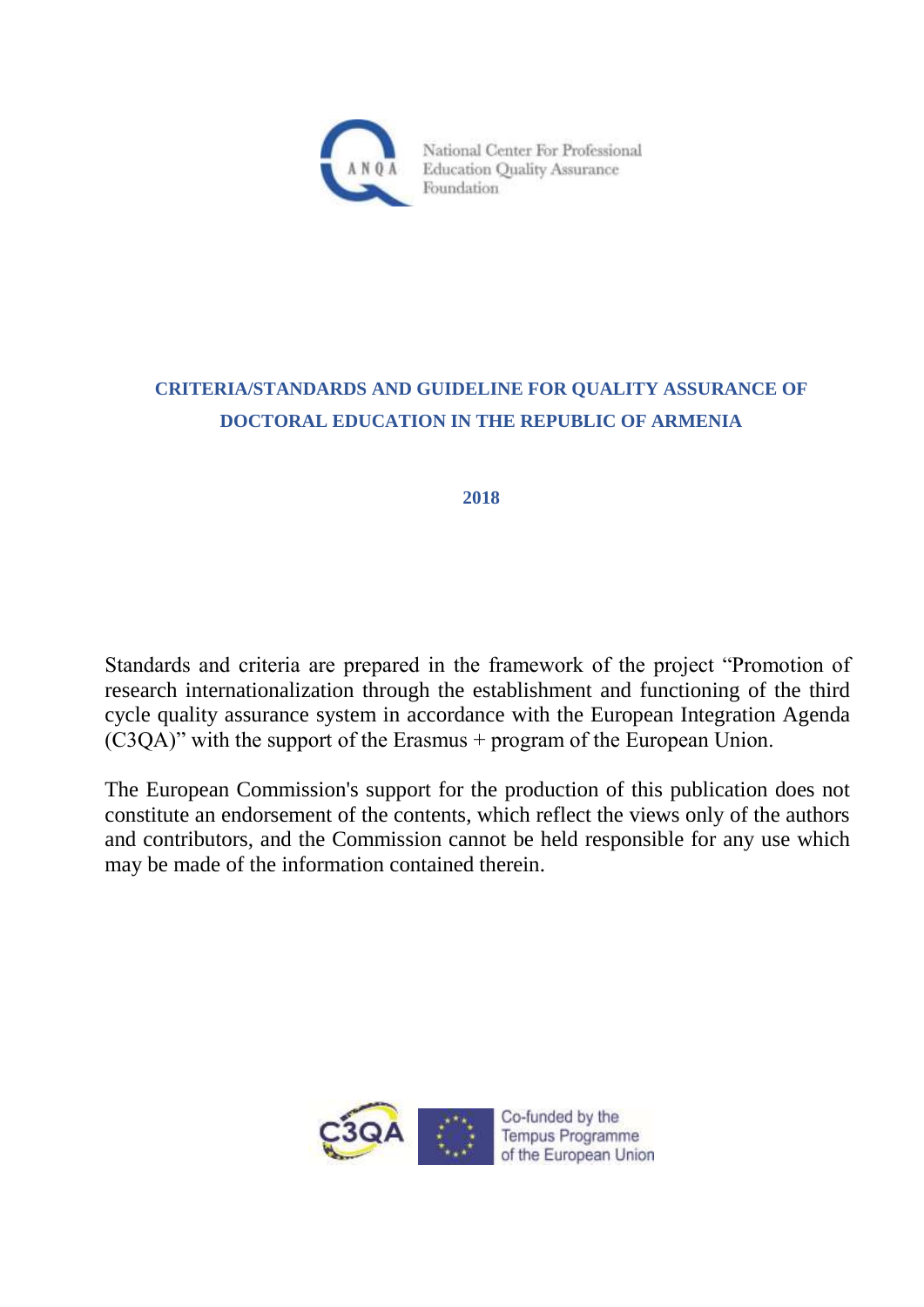



## **Contents**

## <span id="page-1-0"></span>**Introduction**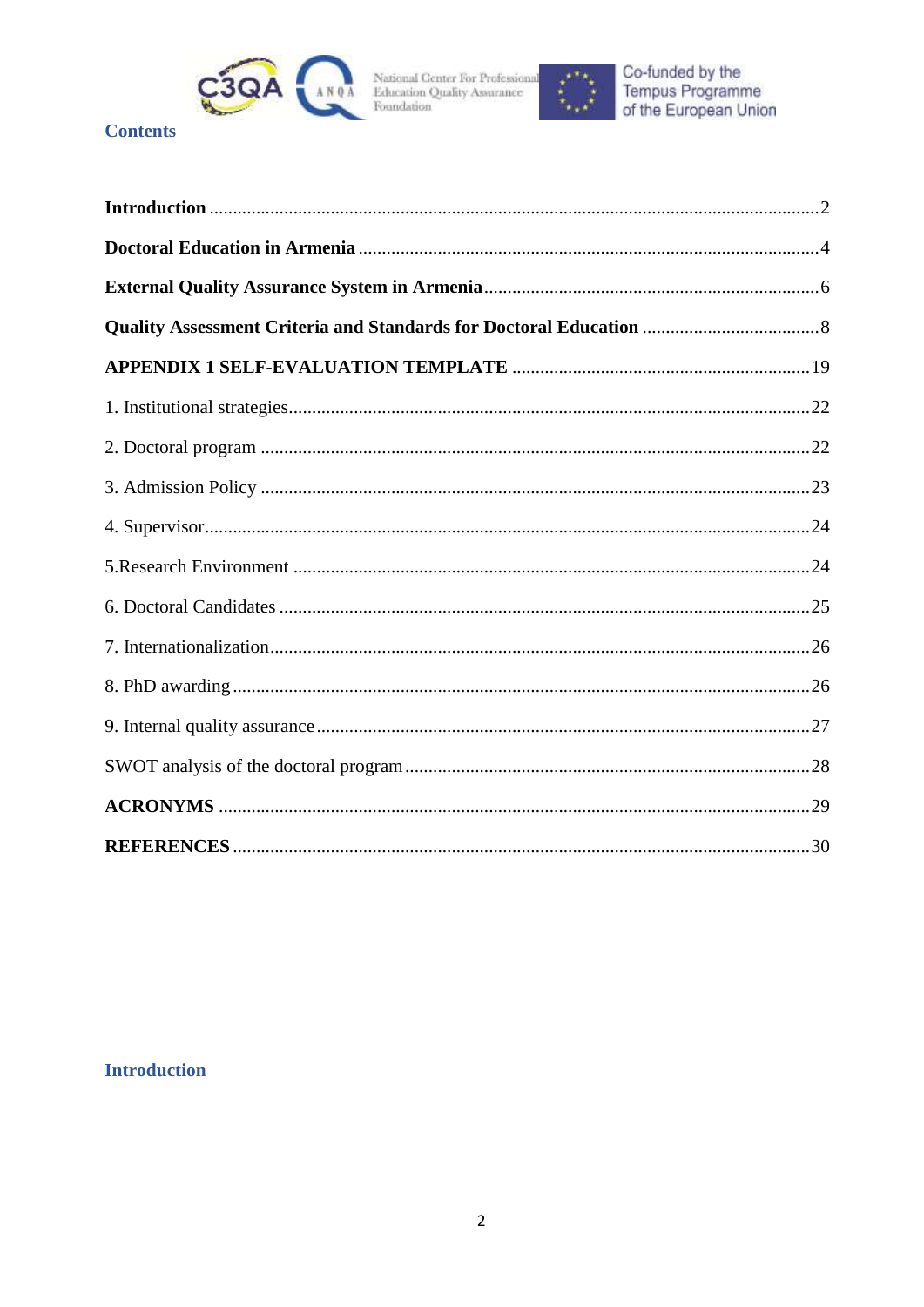



Co-funded by the **Tempus Programme** of the European Union

The current document is produced in the framework of the Erasmus+ "Promoting internationalization of research through establishment and operationalization of Cycle 3 Quality Assurance System in line with the European Integration" (C3QA) project.

The document is developed by the National Centre for Professional Education Quality Assurance, Foundation (ANQA). It gives a comprehensive description of quality assurance framework of doctoral education.

While developing the document, ANQA has assumed as a basis the following factors:

- 1. needs assessment and situational analysis of the Armenian doctoral education;
- 2. current trends in European Higher Education Area (EHEA) and the European Research Area (ERA);
- 3. experience and results accumulated from the EU funded TEMPUS "VERITAS Structural Development of the Third Cycle Based on Salzburg Principles" project;
- 4. recommendations and observations provided by the C3QA project partners (local, international).

ANQA would also like to express its deep gratitude to C3QA project partners for their helpful insights in document drafting and review processes.

Any feedback or suggestions regarding the document would be much appreciated. They can be addressed to ANQA at the following:

E-mail: info@anqa.am

Phone:(+374-10) 229145 (+374-10) 229146 (+374-10) 229147

Fax: (+374-10) 229148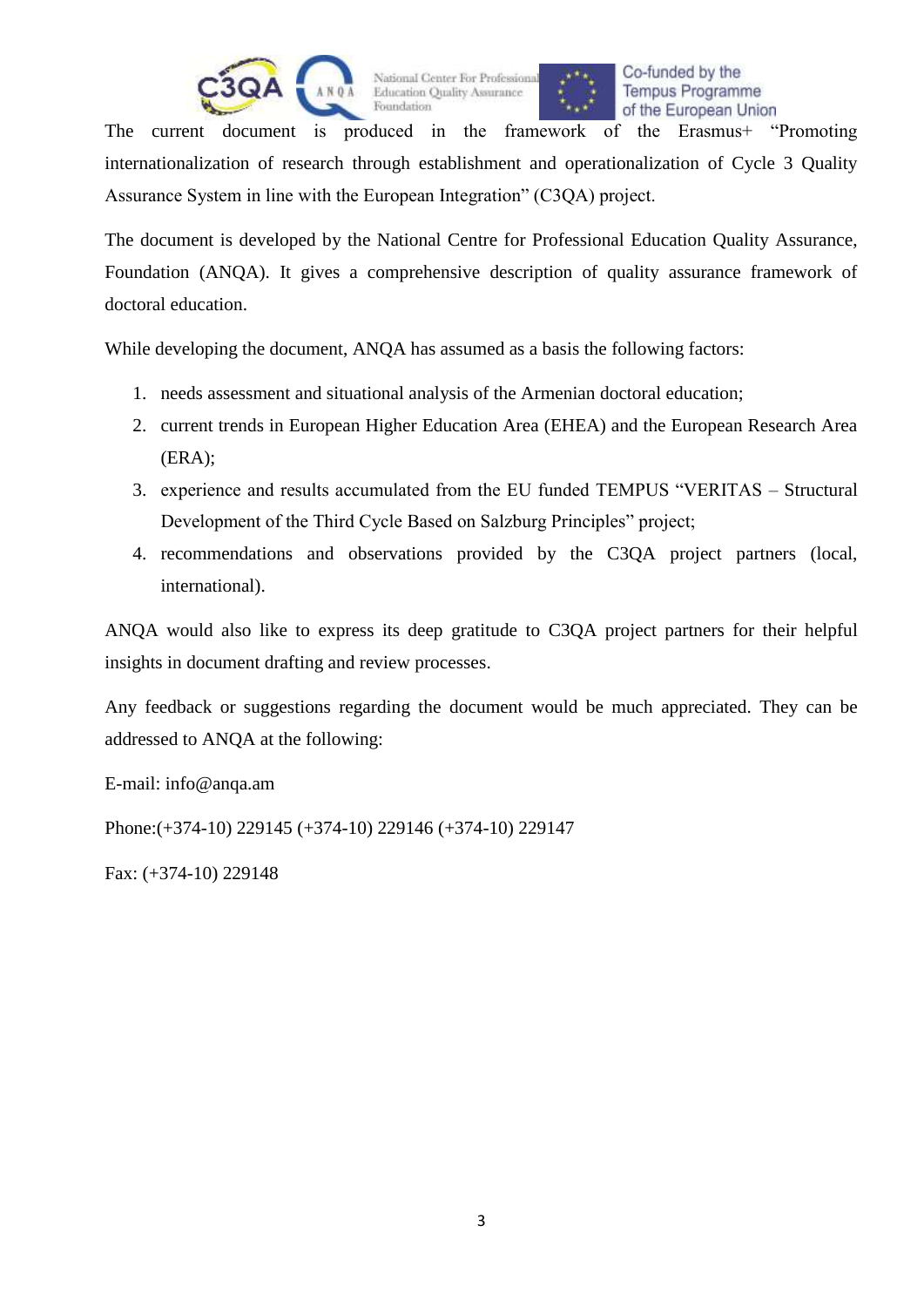<span id="page-3-0"></span>



Co-funded by the **Tempus Programme** of the European Union

The Armenian higher education institutions (HEIs) have been conducted postgraduate programs since Soviet times. After joining Bologna process in 2005, the RA Ministry of Education and Science in cooperation with the Armenian HEIs has launched a series of reforms in the field of higher education, including doctoral program. Currently the Armenian HEIs have already adopted the 3-tiered system. During the 2010/2011 academic year the qualification of the Researcher on the third-level was also introduced at the Armenian HEIs. The doctoral programs in Armenia are typically 3 years full-time, 4 years for part-time and 5 years for research applicants. For all the cases, the overall student workload is 180 ECTS credits.

Doctoral education in Armenia has traditionally been part of the postgraduate education system and consisted of two successive scientific (research) degrees: Candidate of Sciences and Doctor of Sciences. The Candidate of Sciences qualification is typically a three-year full-time programme consisting of coursework and a publicly defended thesis. The Doctor of Sciences qualification has two tracks: doctoral coursework or independent peer-reviewed research followed in either case by a public dissertation defence. Both doctoral qualifications have by tradition been considered as paths to academic careers.

Through the course of decades, the main purpose of research education has been the creation of new knowledge; moreover, it gave bigger importance to the results of scholarship rather than formation of scholars with specific knowledge, capacities, and skills, including teaching skills for higher education.

In modern post-industrial societies, knowledge becomes outdated very quickly, making the training of versatile, innovative doctoral candidates a high priority. In the modern economy, their future career and employment opportunities are not limited to scholarly endeavors or teaching activities in traditional academic environment. They should also be equipped to work in the knowledge-based economy, including manufacturing, business, public and private entities, R&D centers and highly specialized services. The new generation of researchers should be competent not only in their professional area, but also have general broad preparedness, including communication, management and entrepreneurial skills. With its emphasis on narrow professional research, the traditional model of doctoral education did not foster the formation of such knowledge, skills, and capacities. Thus, it was necessary to introduce more structured, formal doctoral programs alongside and in contrast to the traditional, informal "mentor-student" model.

The doctoral program with the embedded general skills component was introduced on a nationwide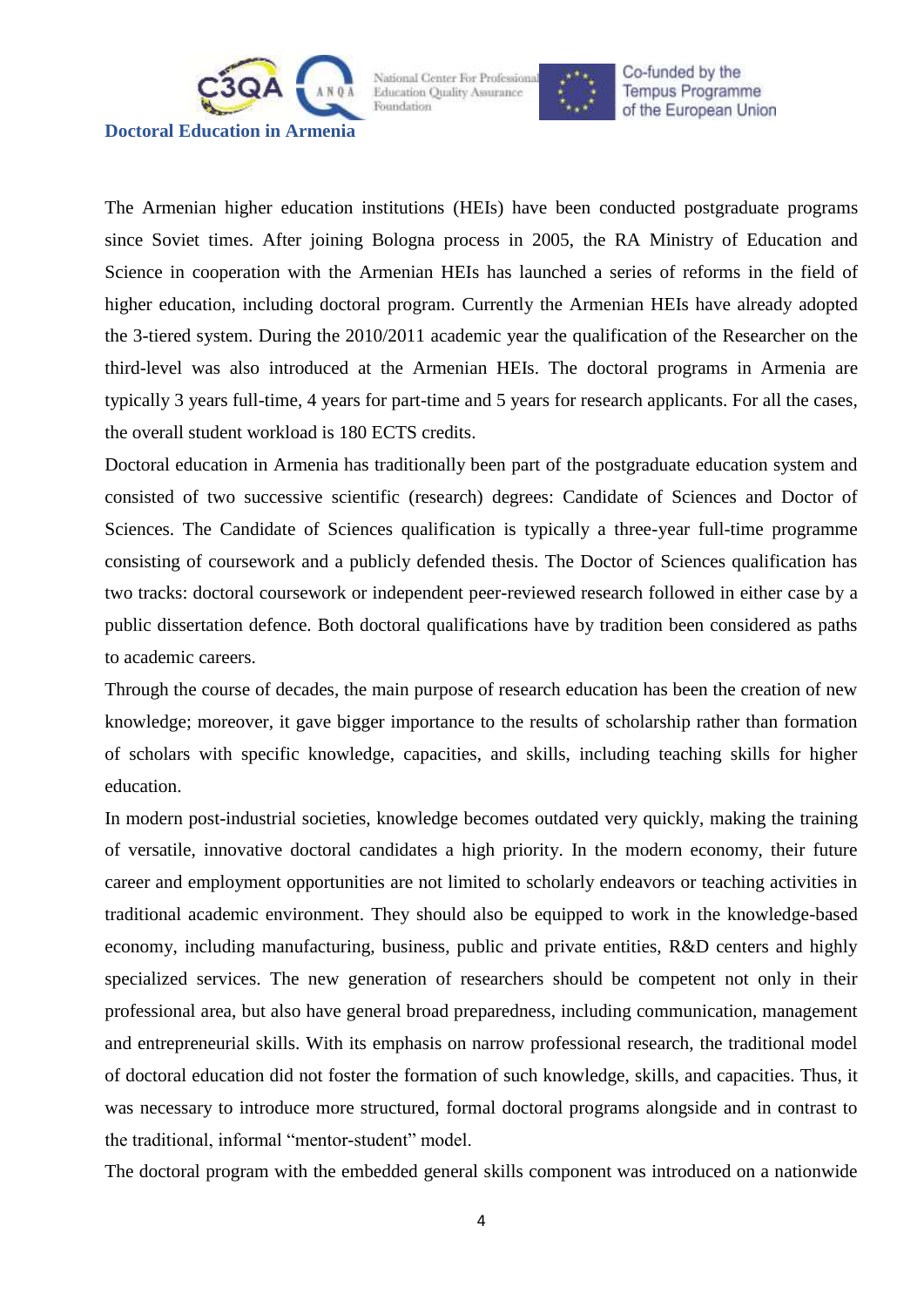



Foundation of the European Union basis during the 2010-2011 academic year. Currently, as it was mentioned above, most of the Armenian HEIs offer structured scientific-educational programs. The curriculum design is implemented according to internal document specific for each HEI, which regulates the structure and

content of the doctoral programs at the given university.

The effectiveness and the quality of doctoral programs in Armenia are influenced by several factors. Scarce research funding is a major drawback. HEIs use it as a main reference point while deriving other sizeable problems such as the design and implementation of doctoral programs in accordance to the Salzburg principles as well as the development of the internal quality assurance system for doctoral education, which will increase the transparency, visibility, autonomy and accountability of doctoral education in Armenia. The technical level of the infrastructure and the databases available for research are also critical factors. Although the situation has been changing for the better recent years, many universities and research organizations offering doctoral programs are still having problems such as limited access to the electronic databases of scientific literature and information, lack of modern research laboratories and research equipment etc.

The providers of doctoral education in Armenia is currently striving to find the answers to the following issues:

- Is there possibility to predict rapid changes in the globalized world?
- Who are the stakeholders of doctoral education?
- Are we still relevant to our stakeholders?
- Are the outcomes of doctoral education recognized by the stakeholders?
- Is there strict separation between doctoral candidate in fundamental research and applied research?
- What master's degree education can do to make doctoral education more efficient?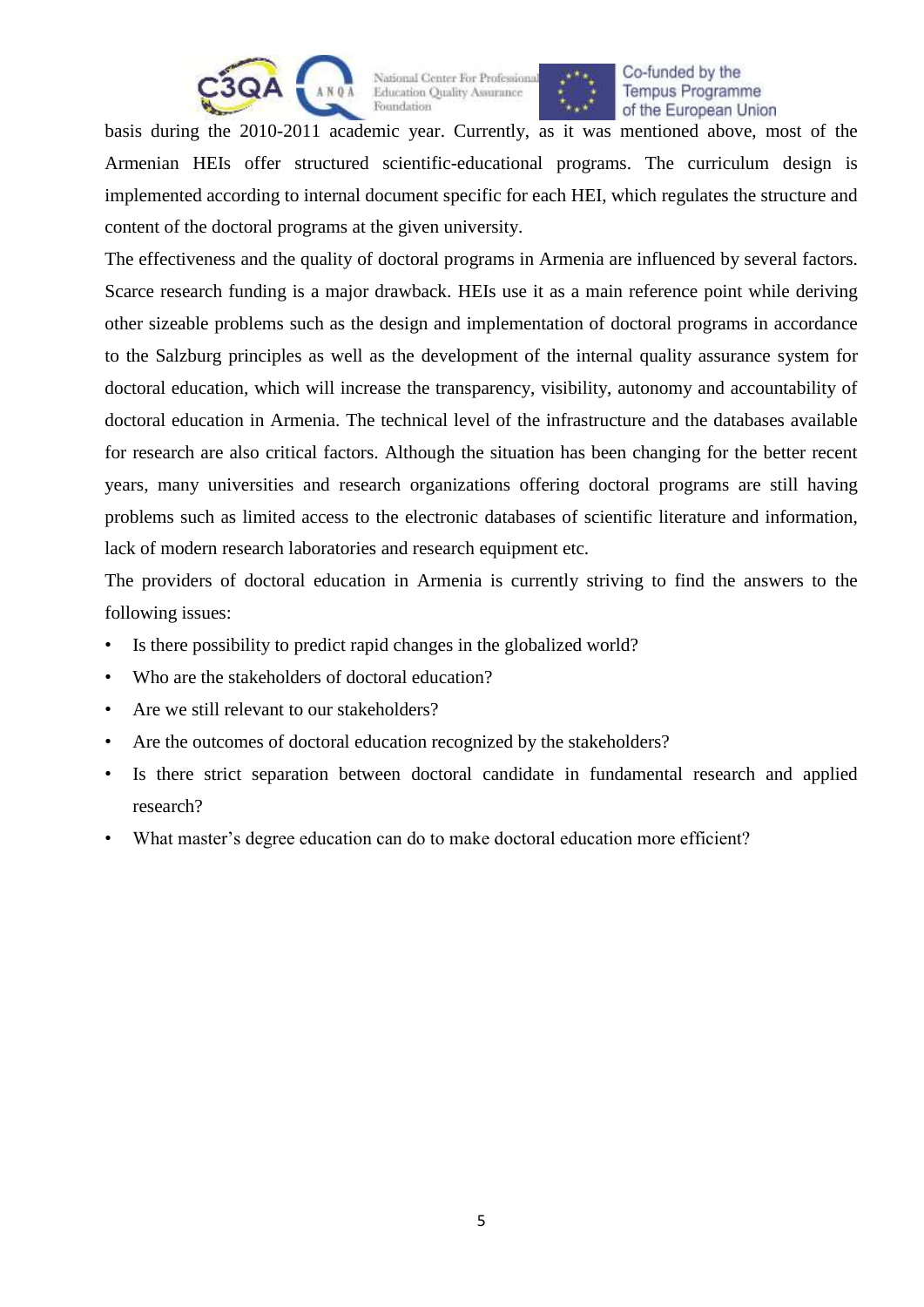



Co-funded by the **Tempus Programme** of the European Union

#### <span id="page-5-0"></span>**External Quality Assurance System in Armenia**

Following its ratification of Bergen (Bergen Communiqué) by the National Assembly of the Republic of Armenia (RA) in 2005 steps have been undertaken to actively implement the Bologna action lines to integrate into European Higher Education Area. RA HEIs adopted internal quality assurance mechanisms based on ESG to ensure the successful implementation of their processes. Nevertheless, the delivery of doctoral programs in line with the Salzburg Principles has been left unattended.

"The statute on state accreditation of institutions and their academic programs in the Republic of Armenia" approved by the RA Government on 30 June 2011 N 978-Ն decree, decision of RA Government on "Standards of Accreditation of Professional Education of the RA" decree N 959-Ն (30 June 2011) are the main documents governing the quality assurance of tertiary level institutions (TLIs) but these documents mainly refer to the first and the second cycles of education.

In Armenia, the external quality assurance is carried out through accreditation. The accreditation process is being performed by the ANQA.

ANQA strives to promote public trust, social cohesion, equity, responsibility and competitiveness through periodic enhancement of the quality of educational services. ANQA carries out its mission by:

- being receptive to the needs of national stakeholders through its mandatory institutional and voluntary programme accreditation;
- aligning its QA criteria and standards with international standards and guidelines;
- ensuring international recognition, thereby assisting to strengthen the position of Armenian professional education in EHEA;
- attaching importance to close cooperation with stakeholders in the process of developing the quality assurance system.

In the RA, the external quality assurance is in line with the institution's internal quality assurance processes, and it maintains the institution's autonomy. In addition, the external quality assurance is based on the information revealed by the internal quality assurance system. The Armenian external quality assurance entails two types of accreditation:  $\bullet$  institutional,  $\bullet$  program. Institutional accreditation is the state recognition of academic and QA procedures of the TLI. Institutional accreditation is a regular mandatory process both for state and non-state institutions operating in the territory of the RA. Institutional accreditation allows to evaluate the effectiveness of TLI operations,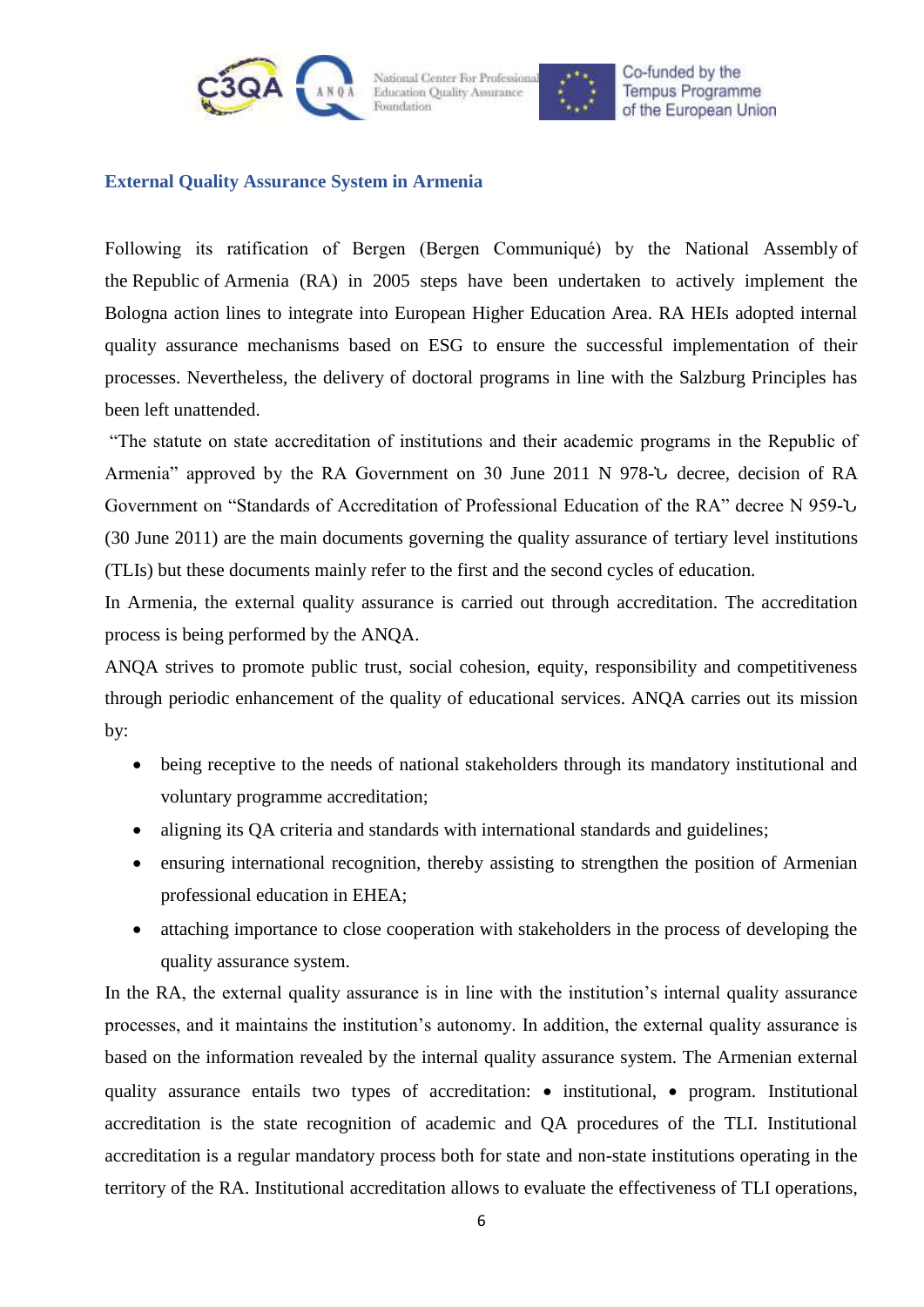



as well as to find out whether the TLI is in compliance with its mission, whether it follows the policy of continuous improvement and enhances the development of implemented academic programs. Institutional accreditation is a prerequisite for program accreditation. Program accreditation is the recognition of academic programs and the correspondence of quality with state accreditation standards and program accreditation criteria. Program accreditation is targeted at separate academic programs. This procedure allows to periodically evaluate the effectiveness of academic programs as well as to monitor whether it thoroughly ensures the acquisition of intended learning outcomes. The program accreditation is currently carried out on the initiative of the TLI, based on voluntary basis, except for medical academic programs, the accreditation of which is compulsory. However, with the adoption of the new Law on Higher and Postgraduate Professional Education the program accreditation for all the 3 cycles will also become mandatory. As an outcome of accreditation process, the TLI or its separate academic program are positioned as accredited with a certain validity date.

State Accreditation Criteria and Standards serve as a foundation and framework to guide institutions in self-evaluation as a basis for assessing institutional and program performance and to identify needed areas of improvement. The criteria, standards and performance indicators promulgated by the RA Government are reviewed and modified periodically to ensure they are up-to date, valid, relevant and consistent with the emerging trends and recent developments in the field of quality assurance and accreditation. As an external quality assurance provider in HE, ANQA's core activities are based on external QA principles and correspond to the standards of ESG (Part 2).

However, QA activities have not yet been applied to the  $3<sup>rd</sup>$  cycle education as till now quality assurance of doctoral education has not been concerned by the RA Government.

Within the frames of EU TEMPUS "VERITAS" grant project ANQA has developed QA criteria and standards for doctoral education which have undergone a pilot during the external visits at the Armenian 11 biggest HEIs. In general, the "VERITAS'' partner institutions (local and international) have assessed criteria and standards for doctoral education as enhancement-led, applicable and relevant to the stakeholders needs.

After being piloted in the framework of C3QA project, the quality assurance criteria and standards for doctoral education will be revised upon request. The results will be presented to the RA Ministry of Education and Science after the adoption of the new Law on Higher and Postgraduate Professional Education where the quality assurance of doctoral education is foreseen.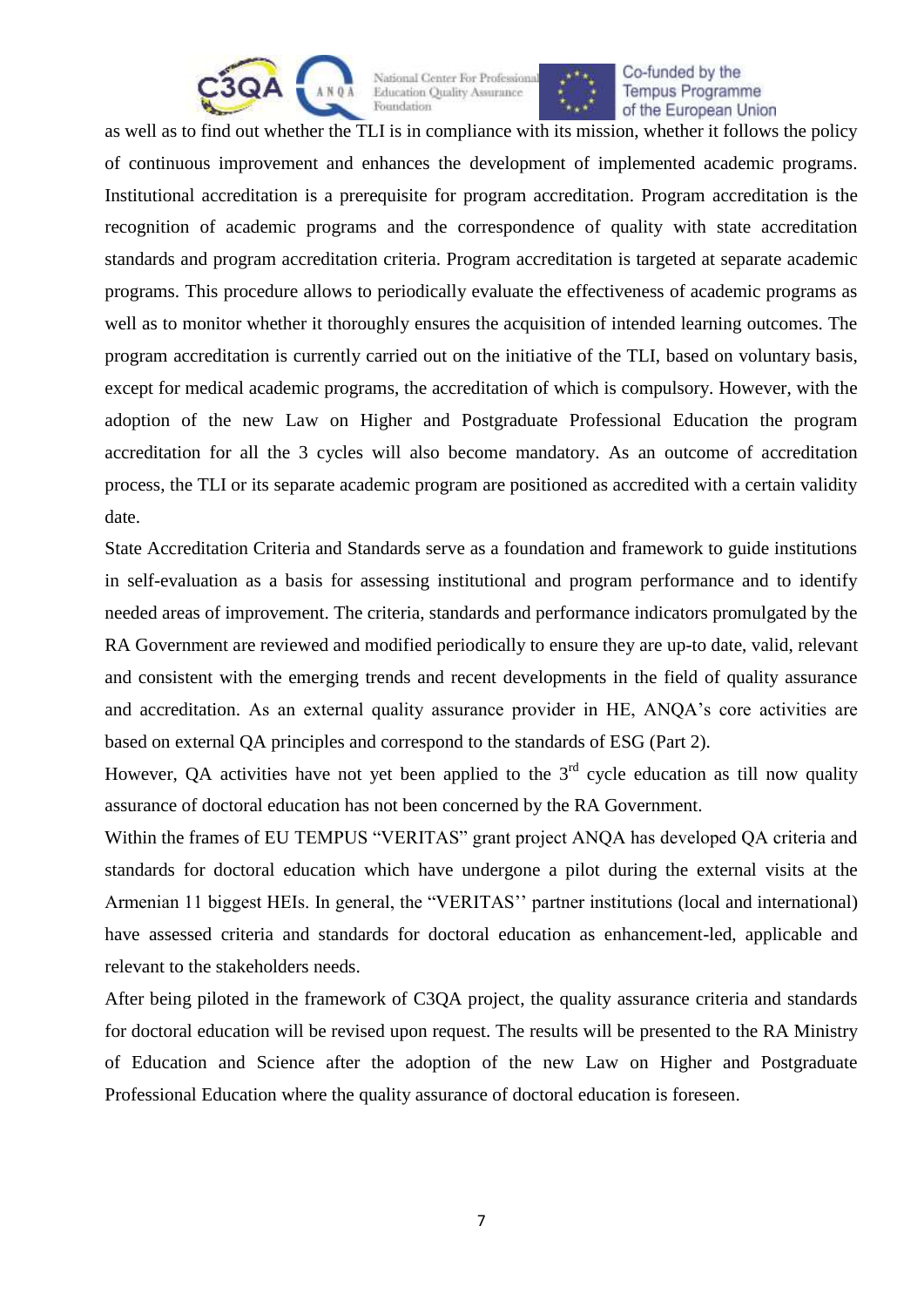



Co-funded by the **Tempus Programme** of the European Union

### <span id="page-7-0"></span>**Quality Assessment Criteria and Standards for Doctoral Education**

Quality assessment criteria and standards for doctoral education are developed based on Salzburg principles, Salzburg II recommendations, Standards and Guidelines for Quality Assurance in the European Higher Education Area (ESG), decision of RA Government on "Standards of Accreditation of Professional Education of the RA" as well as on the needs of the relevant stakeholders and the feedback provided by them (bottom up approach).

Quality assessment criteria and standards for doctoral education are combination of institutional and program quality assurance approaches. Having elements of both institutional and program QA, the criteria and standards will give an opportunity to look at the doctoral education of a given HEI in a systemized and holistic way while being in compliance with the 2nd Salzburg Principle. Application of criteria and standards will promote:

- 1. identification of risky areas;
- 2. continuous increase of accountability, transparency and autonomy;
- 3. implementation of steps aiming at improvement.

The procedures on acceptance of application for external assessment, self-evaluation, implementation of external assessment and decision making are regulated by "The statute on state accreditation of institutions and their academic programs in the Republic of Armenia" approved by the RA Government on 30 June 2011 N 978-U decree [\(http://www.anqa.am/en/accreditation/accreditation-process-and-documents/statute-on-state](http://www.anqa.am/en/accreditation/accreditation-process-and-documents/statute-on-state-accreditation-of-institutions-and-their-academic-programs-in-the-republic-of-armenia/)[accreditation-of-institutions-and-their-academic-programs-in-the-republic-of-armenia/\)](http://www.anqa.am/en/accreditation/accreditation-process-and-documents/statute-on-state-accreditation-of-institutions-and-their-academic-programs-in-the-republic-of-armenia/)

| <i>Criterion/standards</i>  | The evidences that will need to be considered |
|-----------------------------|-----------------------------------------------|
|                             | to evaluate the criterion/standard            |
| 1. Institutional strategies |                                               |

*The Higher Education Institution's (hereinafter HEI) research strategy is in concord with its mission and goals.*

| 1.1 HEI has a research strategy that is adopted at | 1. Research strategy                      |
|----------------------------------------------------|-------------------------------------------|
| the institutional level of the HEI, represents the | 2. Code of ethics and internal disclosure |
| institution's mission and its goals for research.  | procedures                                |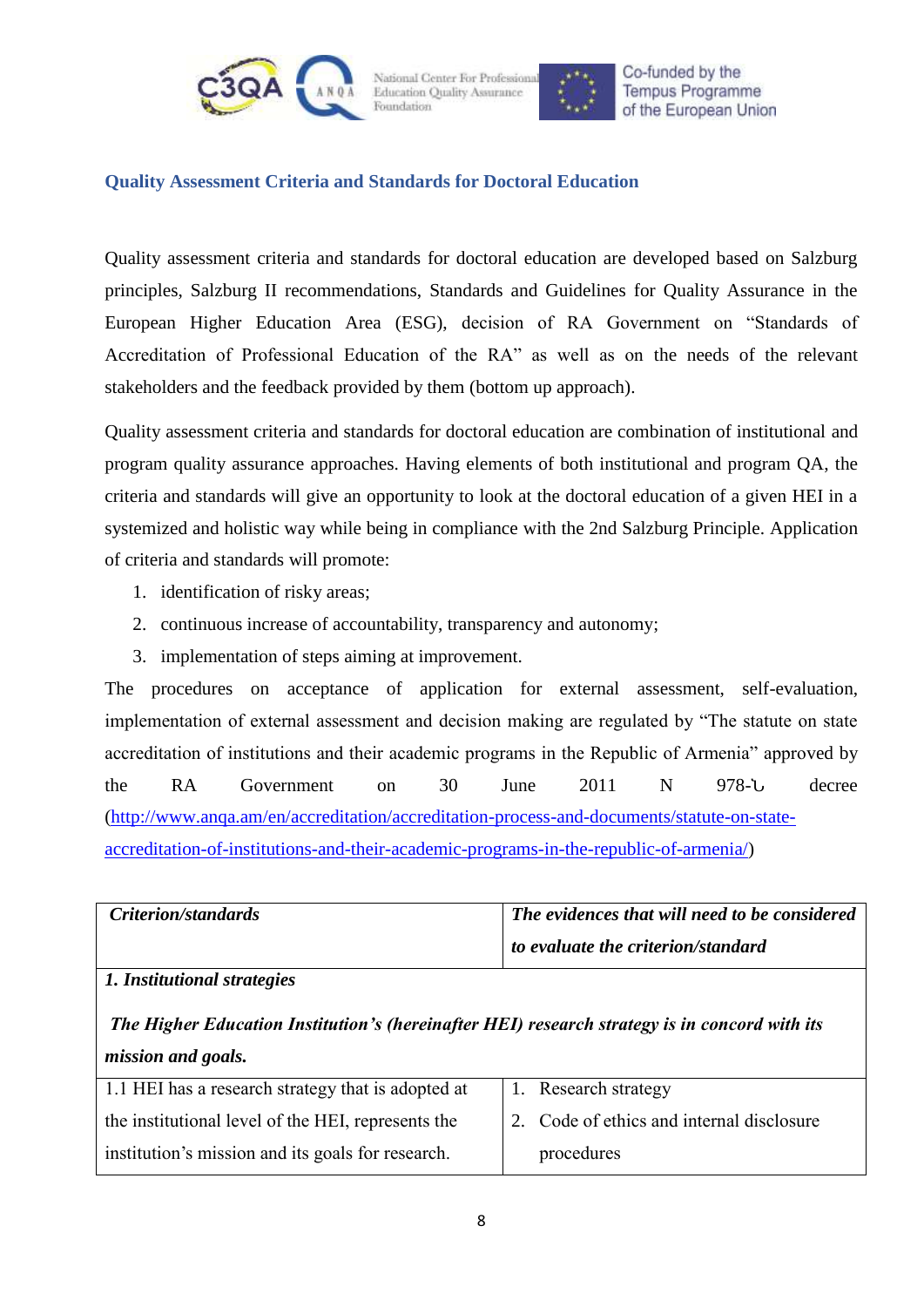

National Center For Professional<br>Education Quality Assurance

| POUDGARON                                           | ***<br>of the European Union                       |
|-----------------------------------------------------|----------------------------------------------------|
| 1.2 Research strategy reflects the needs of the     | 3. Action plan (long-term, mid-term, short-        |
| internal and external stakeholders and includes     | term planning) and supporting budget               |
| ethical concepts.                                   | Policy and procedures for the assessment<br>4.     |
| 1.3 HEI has formal mechanisms and procedures to     | of the achieved goals and respective               |
| evaluate the effectiveness of research strategy and | analysis                                           |
| to further improve it.                              | The list of scientific publications, patents<br>5. |
|                                                     | relevant for strategic area                        |
|                                                     | Relevant reports on the review process of<br>6.    |
|                                                     | the research strategy                              |
|                                                     | Other Policy of development and adoption<br>7.     |
|                                                     | of research strategy.                              |
|                                                     | Alignment of research strategy with<br>8.          |
|                                                     | mission and goals of the institution               |
|                                                     | Mechanisms and tools for revealing the<br>9.       |
|                                                     | needs of internal and external stakeholders        |
|                                                     | 10. Evidences of the stakeholders'                 |
|                                                     | involvement                                        |
|                                                     | 11. Other                                          |

*2. Doctoral program* 

*The doctoral program's ambitions are in concord with the institution's research strategy, forms part of institutional planning and resource allocation, is designed to meet new challenges and needs of global labour market.* 

| 2.1 Doctoral program is thoroughly formulated,        | 1. Outcome based doctoral program (aligned)    |
|-------------------------------------------------------|------------------------------------------------|
| according to the intended outcomes, is flexible,      | with the HEI's ambitions in research and       |
| meets the needs of doctoral candidates and is in line | labour market needs)                           |
| with the institution's research strategy.             | 2. Clearly defined concept of the programme    |
|                                                       | and graduate profile                           |
|                                                       | 3. Doctoral training programs based on         |
|                                                       | original research and teaching of transferable |
|                                                       | skills (curriculum, individual research plan)  |
|                                                       | 4. Doctoral training leading to doctoral       |
|                                                       | candidates' autonomy                           |
|                                                       | 5. Doctoral candidate handbook (published)     |
|                                                       |                                                |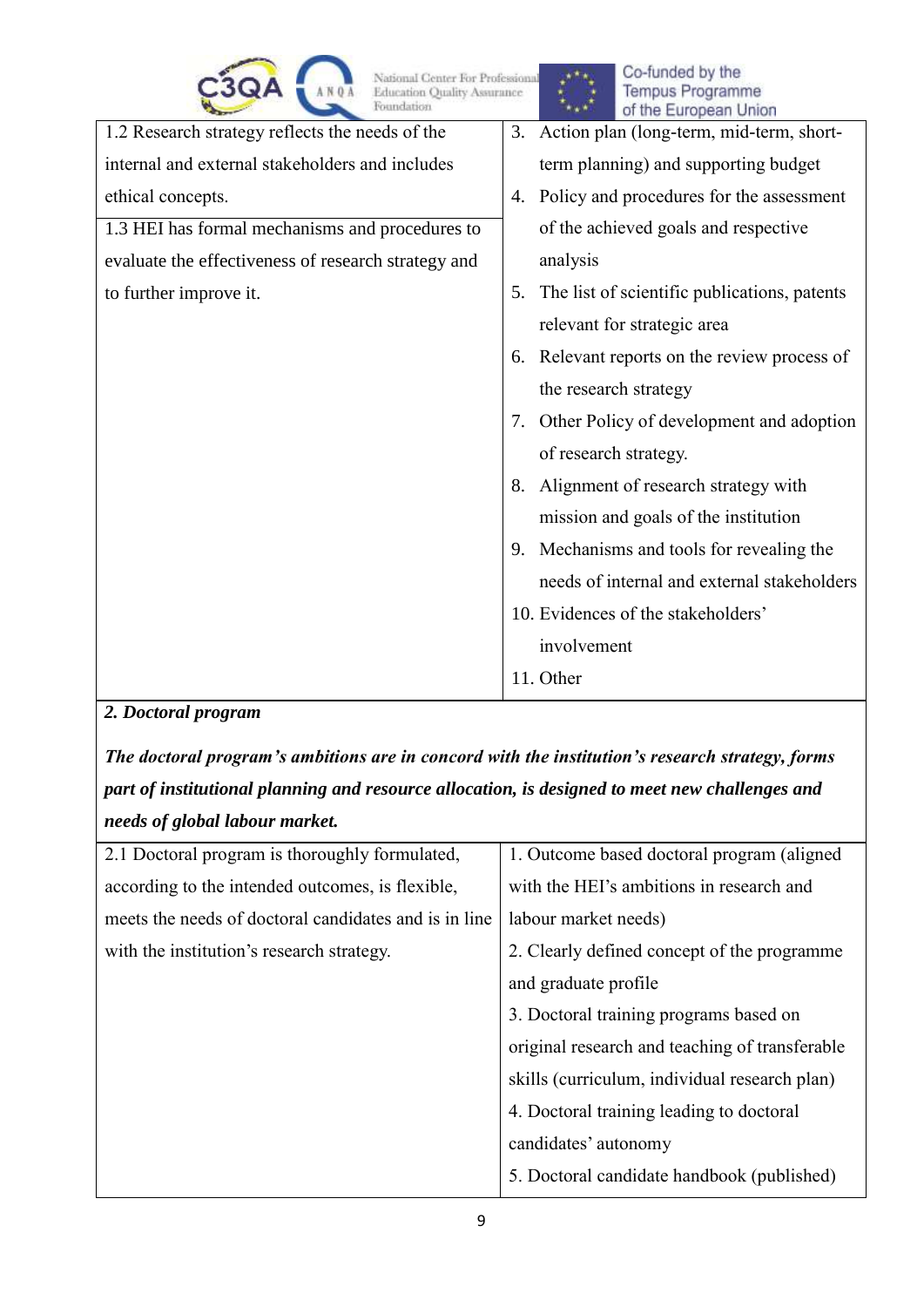



Co-funded by the<br>Tempus Programme<br>of the European Union

|                                                       | 6. Other                                        |
|-------------------------------------------------------|-------------------------------------------------|
| 2.2 Doctoral program is contextually coherent with    | 1. Doctoral program benchmarking policy,        |
| other relevant doctoral programs.                     | procedures and performance evidences            |
|                                                       | 2. Other                                        |
| 2.3 Doctoral program is functioning in the context    | 1. Relevant documents ensuring doctoral         |
| of a strong research environment ensuring critical    | program resource allocation                     |
| mass of researchers and relevant resources            | 2. Relevant evidences (agreements, contracts,   |
| promoting interdisciplinary approach.                 | etc.) ensuring research environment and         |
|                                                       | critical mass                                   |
|                                                       | 3.Other                                         |
| 2.4 Doctoral program provides training in core        | 1. Flexible curriculum (translation of the      |
| discipline areas and transferable skills and ensures  | objectives of the program in the curriculum,    |
| an active involvement of doctoral candidates in       | presence of interdisciplinary elements in the   |
| research activities.                                  | curriculum)                                     |
|                                                       | 2. Individual research plans (which takes into  |
|                                                       | account the skills to be achieved)              |
|                                                       | 3. Mechanisms for the involvement of doctoral   |
|                                                       | candidates to research oriented activities      |
|                                                       | 4. Evidances on encouragement of local and      |
|                                                       | international cooperation                       |
|                                                       | 5. Other                                        |
| 2.5 Doctoral program has set criteria on the          | 1. Published criteria for the assessment of the |
| assessment of the quality of research results against | research quality against the intended outcomes  |
| achieved outcomes and mechanisms for the              | 2. Grids to evaluate the extent of doctoral     |
| evaluation of the research results' social impact.    | candidates' autonomy and other intended         |
|                                                       | outcomes                                        |
|                                                       | 3. Mechanisms to evaluate the effectiveness of  |
|                                                       | the criteria for the assessment of the research |
|                                                       | quality and to further improve them             |
|                                                       | 4. Mechanisms to measure social impact          |
|                                                       | 5. Other                                        |
| 2.6 There are set mechanisms and procedures in        | 1. Doctoral program design and approval         |
| place to ensure development, approval, monitoring     | policies and procedures                         |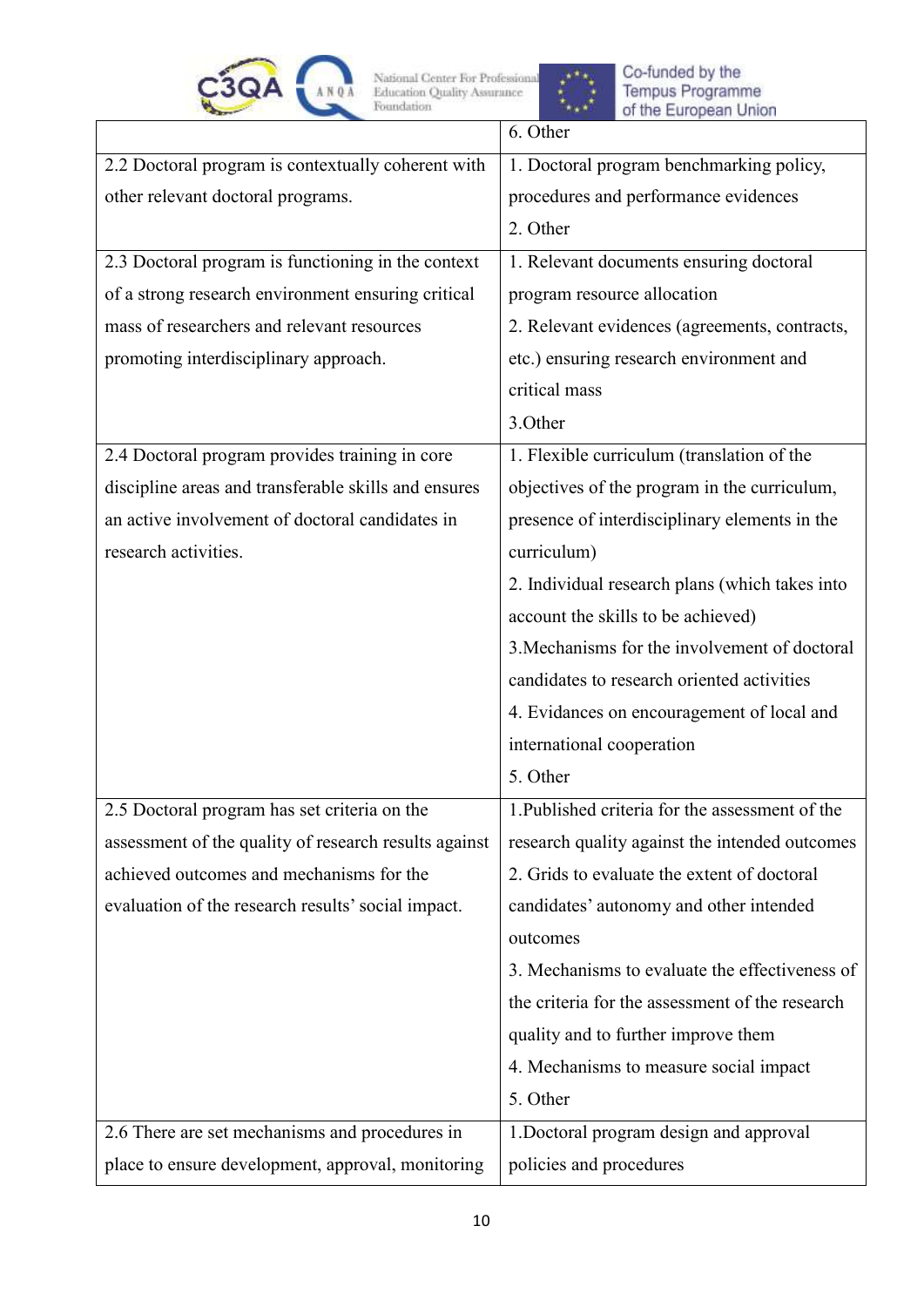| National Center For Professional<br>Education Quality Assurance<br>Foundation | Co-funded by the<br>Tempus Programme<br>of the European Union |
|-------------------------------------------------------------------------------|---------------------------------------------------------------|
| and periodic review of doctoral program with an                               | 2. Written policy for review/revision of the                  |
| active involvement of internal and external                                   | doctoral program based on the needs of                        |
| stakeholders.                                                                 | stakeholders (internal and external                           |
|                                                                               | stakeholders' needs assessment methods,                       |
|                                                                               | effectiveness analyses and evidences)                         |
|                                                                               | 3. Improvement plans                                          |
|                                                                               | 4.Other                                                       |

## *3. Admission Policy*

*HEI's admission policy on doctoral program is transparent, is in line with doctoral program's ambitions.*

| 3.1 HEI has set mechanisms for promoting             | 1. Published admission policy                    |
|------------------------------------------------------|--------------------------------------------------|
| equitable recruitment, selection and admission       | 2. Candidate recruitment policies and            |
| procedures.                                          | procedures (published)                           |
|                                                      | 3. Other                                         |
| 3.2 Selection criteria of doctoral candidates are    | 1. Selection criteria (e.g. doctoral candidates' |
| transparent, publicly available and are in line with | past academic performance, ability for           |
| the explicit outcomes of doctoral program.           | research etc.)                                   |
|                                                      | 2. Procedures and evidences ensuring             |
|                                                      | transparency and fair access to the institution  |
|                                                      | 3. Mapping (selection criteria with the explicit |
|                                                      | outcomes)                                        |
|                                                      | 4.Other                                          |
| 3.3 HEI periodically analyses the effectiveness of   | 1. Mechanisms for analysing the effectiveness    |
| applicants' assessment system                        | of applicants' assessment system, career         |
|                                                      | development opportunities                        |
|                                                      | 2. Improvement mechanisms of admission           |
|                                                      | policy                                           |
|                                                      | 3.Other                                          |

## *4. Supervisor*

*HEI provides highly qualified supervisors/well-structured supervisory team to achieve doctoral program's ambitions.*

| 4.1 Supervisors/supervisory team responsibilities, | 1. Tripartite written agreements (HEI- |
|----------------------------------------------------|----------------------------------------|
|----------------------------------------------------|----------------------------------------|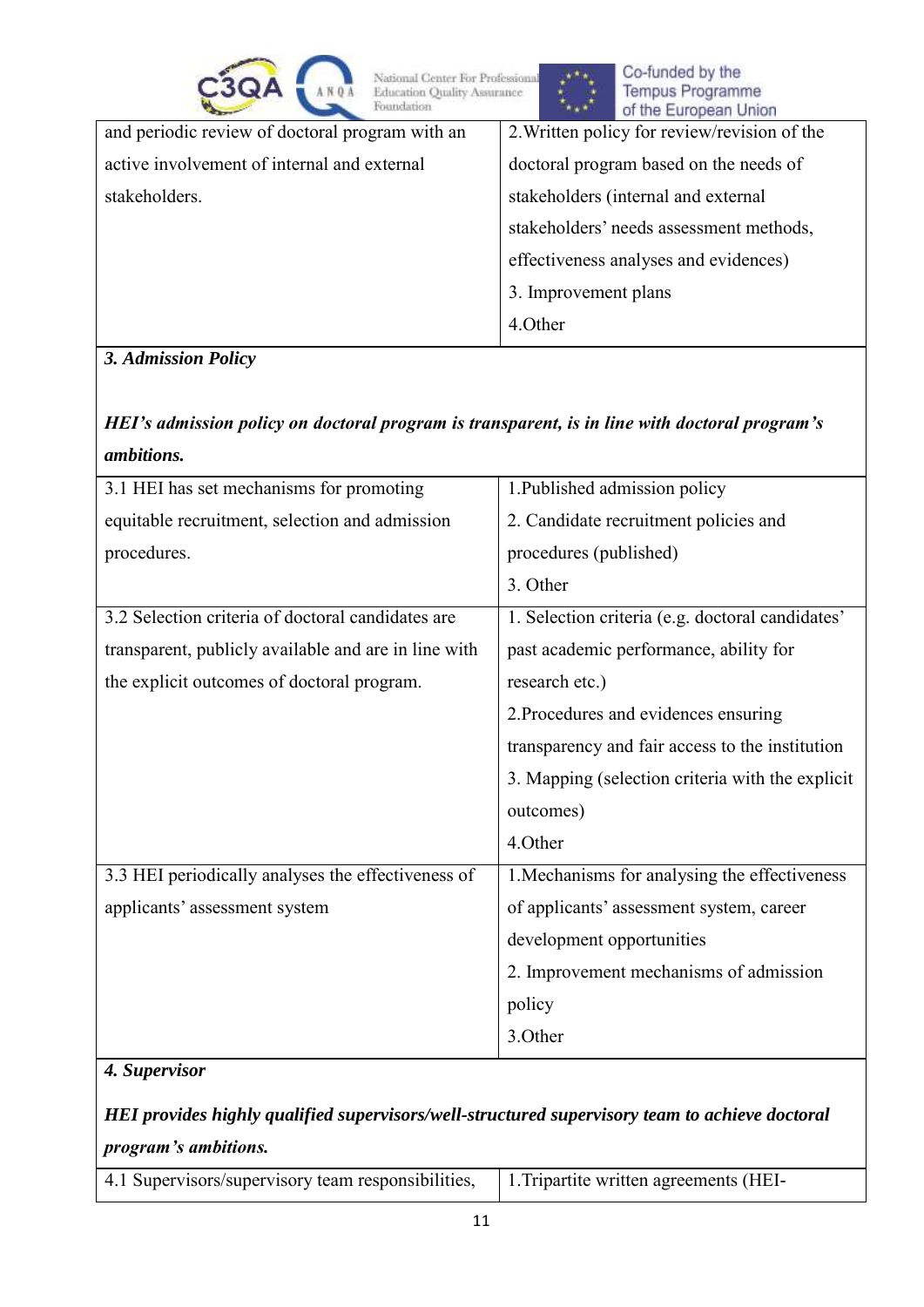| C3QA | <b>BANOA</b> | National Center For Professional<br><b>Education Ouality Assurance</b><br><b>Foundation</b> |
|------|--------------|---------------------------------------------------------------------------------------------|
|      |              |                                                                                             |



| National Center For Professional<br><b>Education Quality Assurance</b><br>Foundation | Co-funded by the<br>Tempus Programme<br>of the European Union |
|--------------------------------------------------------------------------------------|---------------------------------------------------------------|
| qualifications, workload, recognition criteria are                                   | supervisors-candidate)                                        |
| comprehensively stated and described and are in                                      | 2. Clearly defined written obligation for main                |
| line with doctoral program's ambitions.                                              | supervisor/supervisory team/research group                    |
|                                                                                      | 3. Workload (number of doctoral candidates                    |
|                                                                                      | per mentor) - dedicating appropriate time for                 |
|                                                                                      | supervision                                                   |
|                                                                                      | 4. Guidelines for dealing with supervisor-                    |
|                                                                                      | supervisee conflicts (conflict management)                    |
|                                                                                      | 5.Other                                                       |
| 4.2 HEI has supervisor/supervisory team                                              | 1. Clear selection criteria of                                |
| appointment procedures.                                                              | supervisors/supervisory team                                  |
|                                                                                      | 2. Appointment procedures (review of the                      |
|                                                                                      | procedure)                                                    |
|                                                                                      | 3.Other                                                       |
| 4.3 HEI has motivation mechanisms for                                                | 1. Policies and procedures for the motivation                 |
| supervisors to be involved in active researching                                     | in general and the young ones in particular                   |
| and be part of relevant scientific network.                                          | 2.Other                                                       |
| 4.4 There is well-established system for periodic                                    | 1. Assessment policies and procedures (tools                  |
| evaluation of supervision that foster to review                                      | and mechanisms) for supervisors/supervisory                   |
| existing policies and procedures for supervision                                     | team                                                          |
| and to reveal the professional needs of supervisors.                                 | 2. Number of thesis supervisors defended                      |
|                                                                                      | 3. Number of supervisors participating in                     |
|                                                                                      | current competitive research projects                         |
|                                                                                      | 4. Scientific contributions of a supervisor                   |
|                                                                                      | relevant to the program                                       |
|                                                                                      | 5. Mobility opportunities for supervisors                     |
|                                                                                      | 6. Other                                                      |
| 4.5 HEI fosters the development and professional                                     | 1. Mechanisms ensuring professional                           |
| progress of supervisors.                                                             | development of supervisors                                    |
|                                                                                      | 2. Appropriate budget allocation for                          |
|                                                                                      | professional development of supervisors                       |
|                                                                                      | 5. Foreign teaching staff between the teaching                |
|                                                                                      | staff who supervise doctoral theses and those                 |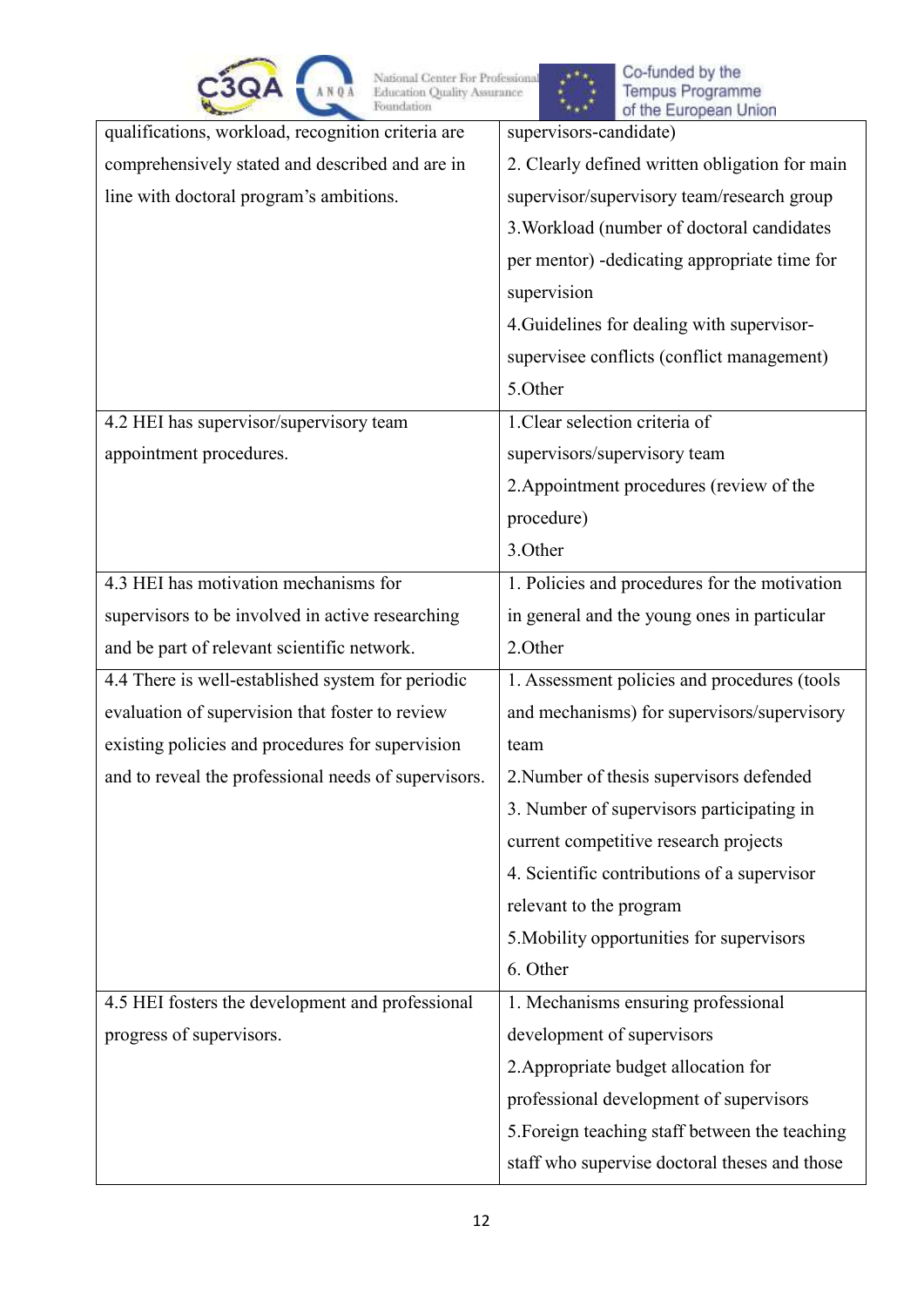



Co-funded by the<br>Tempus Programme of the European Union

who give training activities

6. Other

## *5.Research Environment*

### *HEI promotes the quality research provisions by creating an environment conducive to research.*

| 5.1 There are necessary resources for the          | 1. Policies and procedures considering            |
|----------------------------------------------------|---------------------------------------------------|
| implementation of doctoral program in accordance   | resource allocation for the doctoral education    |
| with its content, which effectively support the    | 2. Appropriate research infrastructures (the      |
| implementation of program's ambitions and create   | material resources available are appropriate to   |
| an environment conducive to research.              | the number of doctoral candidates and the         |
|                                                    | characteristics of the doctoral program)          |
|                                                    | 3. Various sources of funding                     |
|                                                    | 4. Short, medium and long term resource           |
|                                                    | planning                                          |
|                                                    | 5. Other                                          |
| 5.2 HEI monitors the scientific progress of the    | 1. Monitoring mechanisms of doctoral              |
| individual doctoral candidates by achieved         | candidates (reports, attestations, minutes etc.)  |
| scientific results and provides career development | 2. Policies and procedures ensuring regular       |
| opportunities. Supervisors have primary            | information flow for doctoral candidates          |
| responsibility in doctoral candidate's scientific  | 3. Policies and procedures promoting              |
| progress.                                          | additional support, advice and academic           |
|                                                    | orientation for doctoral candidates (the          |
|                                                    | services available to doctoral candidates         |
|                                                    | provide adequate support for the learning         |
|                                                    | process and facilitate their entry into the labor |
|                                                    | market)                                           |
|                                                    | 4. Career development opportunities (e.g.         |
|                                                    | updating candidates on new career                 |
|                                                    | opportunities, personal and professional          |
|                                                    | development, exchanges with other                 |
|                                                    | universities (mobility programs),                 |
|                                                    | opportunities for doctoral candidates to          |
|                                                    | combine teaching with research, encouraging       |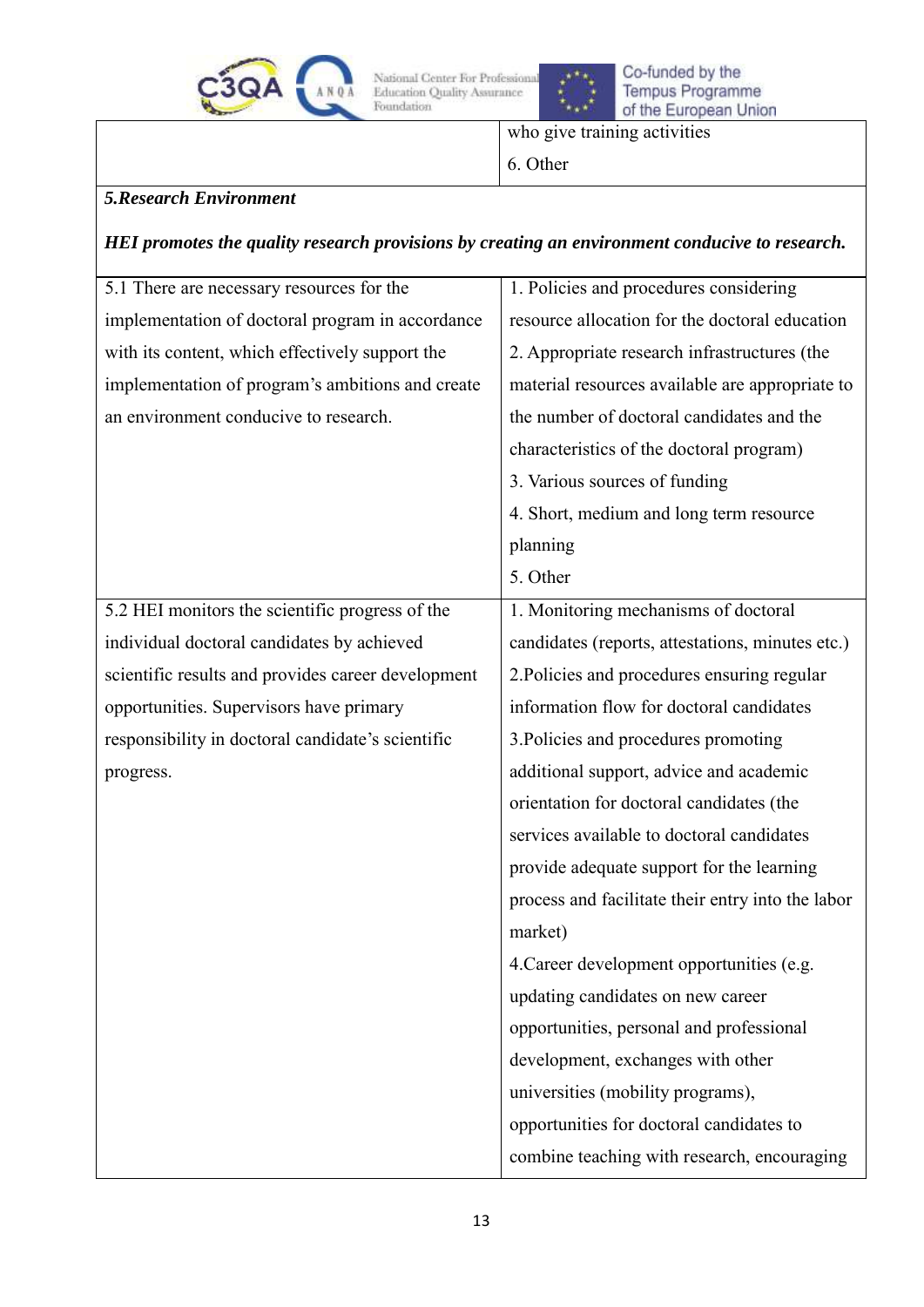



|                                                         | international cooperation, main job                |
|---------------------------------------------------------|----------------------------------------------------|
|                                                         | opportunities etc.)                                |
|                                                         | 5. Doctoral candidates feedback on the             |
|                                                         | support provided                                   |
|                                                         | 6. Signed agreements with other research           |
|                                                         | centres, institutes or HEIs                        |
|                                                         | 6.Other                                            |
| 5.3 HEI ensures that all doctoral candidates receive    | 1. Result monitoring (archive of periodical        |
| useful and regular information and advice to            | monitoring results)                                |
| promote research and to have opportunity to work        | 2. Respective analyses and reports                 |
| in research teams and different research                | 3. Signed agreements with other research           |
| environments.                                           | centres, institutes or HEIs                        |
|                                                         | 4.Other                                            |
| 5.4 HEI has sound financial distribution policy and     | 1. Mechanisms to find and control financial        |
| capacity to sustain and ensure the integrity and        | resources and to allocate them appropriately       |
| continuity of doctoral programs at the institution.     | 2. The institutional planning, administration      |
|                                                         | and monitoring policies with regards to the        |
|                                                         | budget                                             |
|                                                         | 3. Institutional policies that stipulate the terms |
|                                                         | and conditions for accepting gifts/donations       |
|                                                         | from public, private and international             |
|                                                         | organizations                                      |
|                                                         | 4. Adequate funding for transferable skills        |
|                                                         | training                                           |
|                                                         | 5.Other                                            |
| 5.5 HEI has mechanisms in place for the evaluation      | 1. Feedback mechanisms and respective              |
| of the effectiveness, applicability and availability of | analyses                                           |
| resources.                                              | 2. Improvement plans                               |
|                                                         | 3.Other                                            |
| <b>6. Doctoral Candidates</b>                           |                                                    |

*Doctoral candidates are recognized as professionals with commensurate rights.*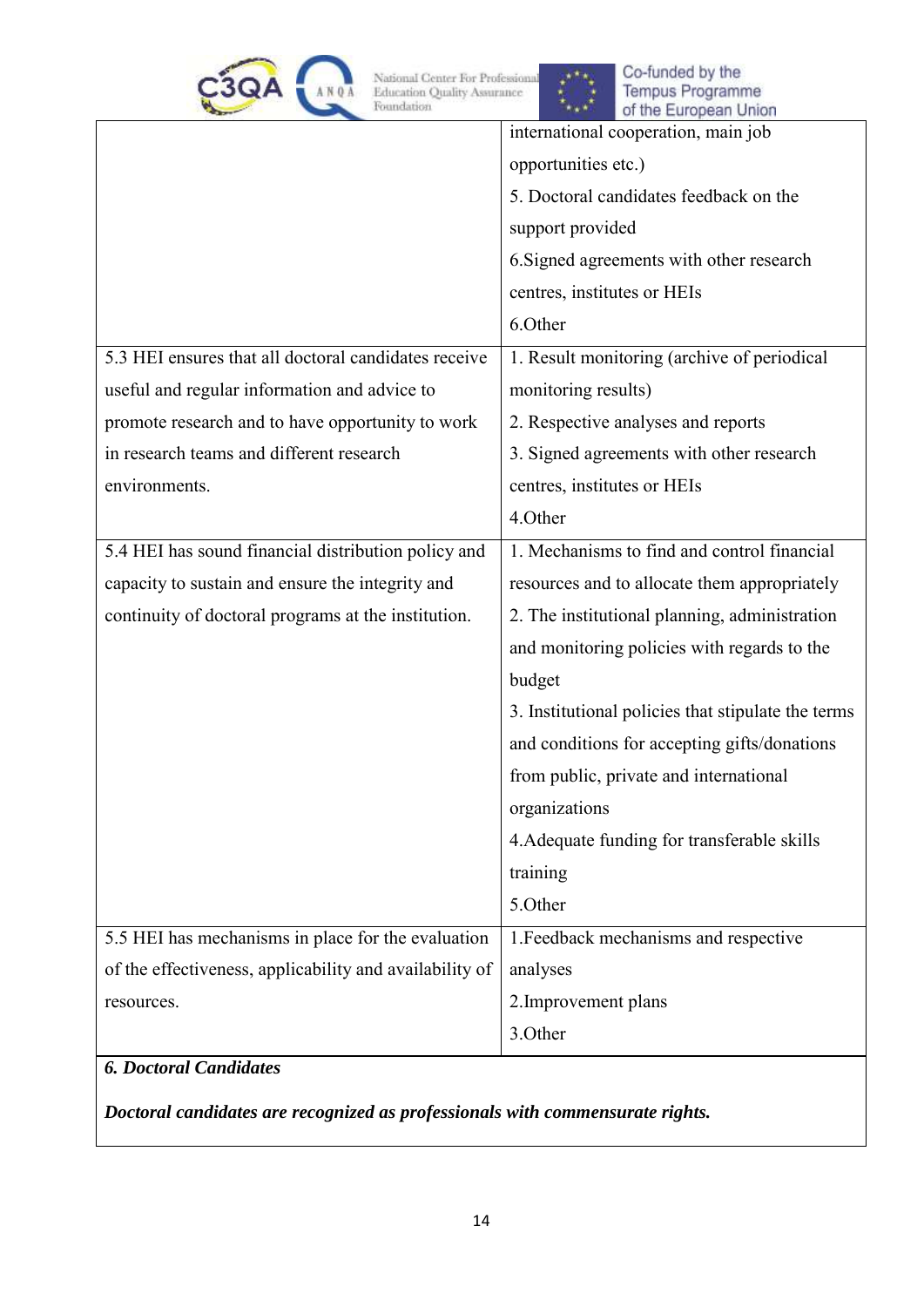



|                                                       | $\sim$                                           |
|-------------------------------------------------------|--------------------------------------------------|
| 6.1 HEI has formal mechanisms to regulate             | 1. Written agreement (between HEI-               |
| relations between candidate, supervisors and          | supervisors-candidate) stating possibilities for |
| institution where the rights and responsibilities of  | doctoral candidate career development            |
| doctoral candidates are clearly formulated.           | 2. Other                                         |
| 6.2 Doctoral candidates are engaged in governance     | 1. Policy and procedures for the involvement     |
| at the university and participate in decision-making. | of doctoral candidates in the governance of      |
|                                                       | the HEI                                          |
|                                                       | 2. Mechanisms for the motivation of doctoral     |
|                                                       | candidates to be involved in governance.         |
|                                                       | 3. Other                                         |
| 6.3 HEI has set mechanisms that ensure quality of     | 1. Feedback mechanisms                           |
| the student services and doctoral candidates are      | 2. Regulations stating doctoral candidates' role |
| involved in the quality assurance practices.          | in the institution's quality assurance processes |
|                                                       | 3. Other                                         |

# *7. Internationalization*

# *Internationalization is coherent with institution's research strategy and the individual needs of the doctoral candidates.*

| 7.1 HEI promotes fruitful and effective              | 1. Strategic plan for internationalization     |  |
|------------------------------------------------------|------------------------------------------------|--|
| collaboration with local and international           | (research part)                                |  |
| counterparts aiming to create critical mass and      | 2. Policies, procedures and mechanisms         |  |
| networking as well as to implement joint research    | promoting internationalization of research     |  |
| and doctoral programs.                               | (local, international)                         |  |
|                                                      | 3. Agreements, memorandums etc.                |  |
|                                                      | 4. Number of foreign teaching staff between    |  |
|                                                      | the teaching staff who supervise doctoral      |  |
|                                                      | theses and those who give training activities  |  |
|                                                      | 5. Percentage of PhDs with international       |  |
|                                                      | recognition                                    |  |
|                                                      | 6.Other                                        |  |
| 7.2 The mobility of doctoral candidates is driven by | 1. Mobility coherent with research strategy of |  |
| the candidates' research projects.                   | the institution and the individual needs of    |  |
|                                                      | doctoral candidates, relevant evidences        |  |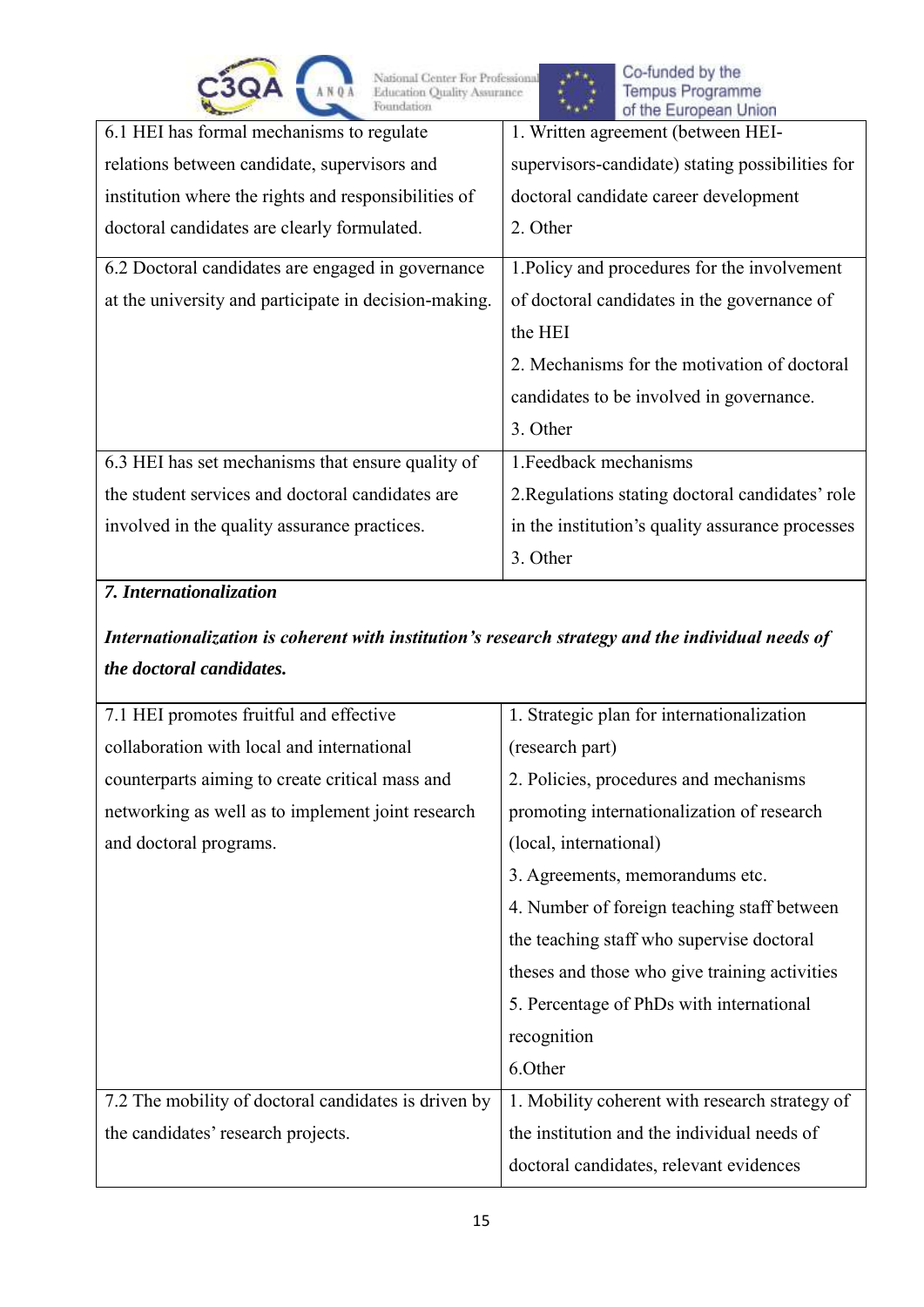



|                                                      | 2. Number of foreign doctoral candidates     |
|------------------------------------------------------|----------------------------------------------|
|                                                      | 3. Other                                     |
| 7.3 HEI allocates sufficient financial resources for | 1. Budget allocation for research's          |
| internationalization.                                | internationalization                         |
|                                                      | 2. Mechanisms to find and control financial  |
|                                                      | resources and to allocate them               |
|                                                      | 3. Relevant analyses                         |
|                                                      | 4. List of publications in the peer reviewed |
|                                                      | journals with impact factor (by teachers,    |
|                                                      | supervisors and doctoral candidates)         |
|                                                      | 5. Other                                     |

### *8. PhD awarding*

# *HEI has clear mechanisms for monitoring and assessment of the research results (applicable to the institutions having Specialized Councils).*

| 8.1 Specialized Council has PhD awarding criteria  | 1. Published criteria for PhD awarding          |  |
|----------------------------------------------------|-------------------------------------------------|--|
| that are applied and periodically reviewed.        | 2. Reports on the candidates' examination       |  |
|                                                    | results                                         |  |
|                                                    | 3. Review procedures and relevant analyses      |  |
|                                                    | 4. Number of theses defended in the context     |  |
|                                                    | of full-time studies                            |  |
|                                                    | 5. Number of theses defended in the context     |  |
|                                                    | of part-time studies                            |  |
|                                                    | 6. Percentage of PhDs with international        |  |
|                                                    | recognition                                     |  |
|                                                    | 7. Employment rate                              |  |
|                                                    | 8. Rate of adaptation of work to studies        |  |
|                                                    | 9. Other                                        |  |
| 8.1 HEI has set criteria for the nomination of the | 1. Published criteria for the nomination of the |  |
| members of Specialized Council/s.                  | members of Specialized Council/s.               |  |
|                                                    | 2. Other                                        |  |
|                                                    |                                                 |  |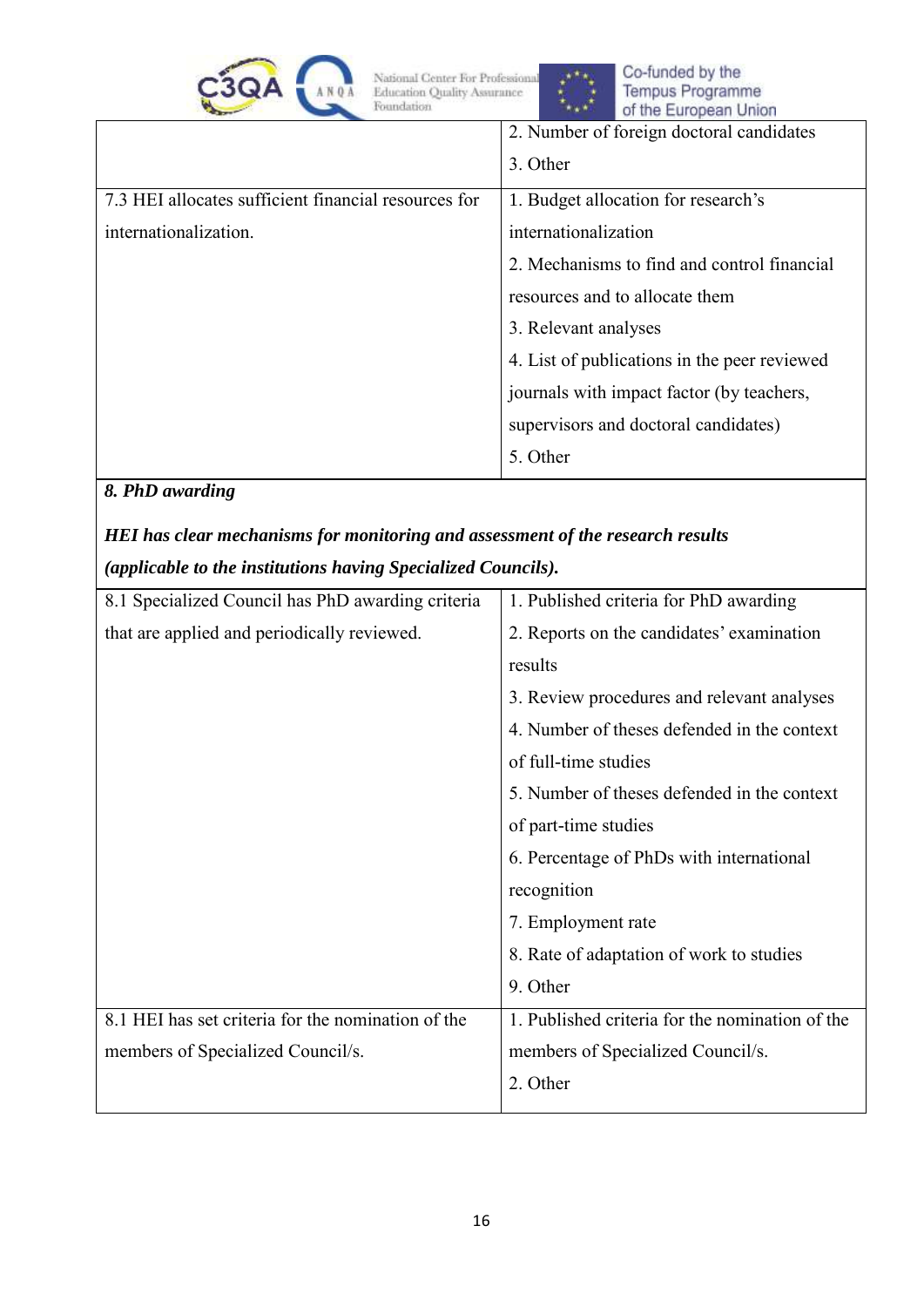| $\blacktriangle$<br>. .<br><b>STATE</b> |  |
|-----------------------------------------|--|
|                                         |  |

Co-funded by the Tempus Programme<br>of the European Union

| --                                                 | of the Laropean onion                          |
|----------------------------------------------------|------------------------------------------------|
| 8.2 HEI periodically implements quality assurance  | 1. Internal quality assurance procedure of     |
| of Specialized Council/s'activities.               | Specialized Council/s'activities               |
|                                                    | 2. Mechanisms ensuring the involvement of      |
|                                                    | relevant stakeholders in the quality assurance |
|                                                    | processes of Specialized Council/s'activities  |
|                                                    | 3. Respective analyses and reports             |
|                                                    | 4. Improvement plans                           |
|                                                    | 5.0ther                                        |
| 8.3 Specialized Council/s periodically publishes   | 1. Published reports, feedback on the reports  |
| reports on the development of the relevant fields. | 2. Other                                       |
|                                                    |                                                |

## *9. Internal quality assurance*

# *HEI has an internal quality assurance system, which promotes continual improvement of all the processes of doctoral education.*

| 9.1 There are well-established and publicly        | 1. Internal quality assurance policy and     |
|----------------------------------------------------|----------------------------------------------|
| available policies and procedures for internal     | procedures for doctoral education            |
| quality assurance of doctoral education.           | 2. Other                                     |
|                                                    |                                              |
|                                                    |                                              |
| 9.2 The internal and external stakeholders of      | 1. Internal quality assurance mechanisms for |
| doctoral education are involved in the quality     | doctoral education reveal stakeholders needs |
| assurance processes.                               | (effectiveness analyses of the mechanisms,   |
|                                                    | improvement plans)                           |
|                                                    | 2. Feedback mechanisms from relevant         |
|                                                    | stakeholders (effectiveness analyses of the  |
|                                                    | feedback mechanisms, improvement plans)      |
|                                                    | 3.Other                                      |
| 9.3 HEI collects reliable information on the       | 1. Self-assessment                           |
| implemented processes through feedback             | 2. Respective reports                        |
| mechanisms, which is evaluated for the             | 3. Improvement plans                         |
| improvement of the goals and processes of doctoral | 4. Other                                     |
| education.                                         |                                              |
| 9.4 The internal quality assurance system of       | 1. Policy and procedures to review internal  |
| doctoral education is periodically reviewed.       | quality assurance system                     |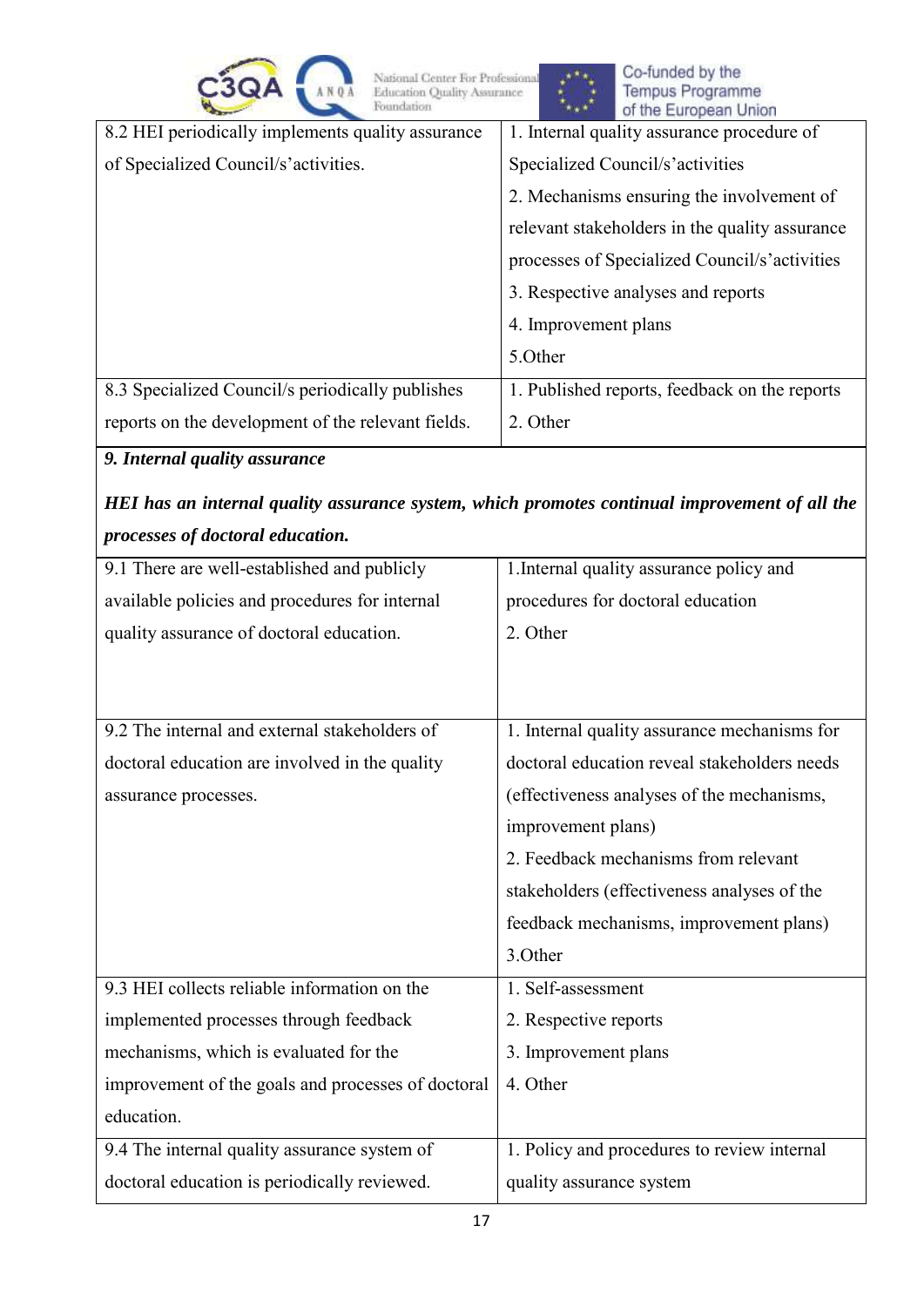



湾

| Of the Editorical Official                      |
|-------------------------------------------------|
| 2. Tools and mechanisms ensuring periodical     |
| review of the internal quality assurance system |
| 3. Respective analyses                          |
| 4. Improvement plans                            |
| 5.0ther                                         |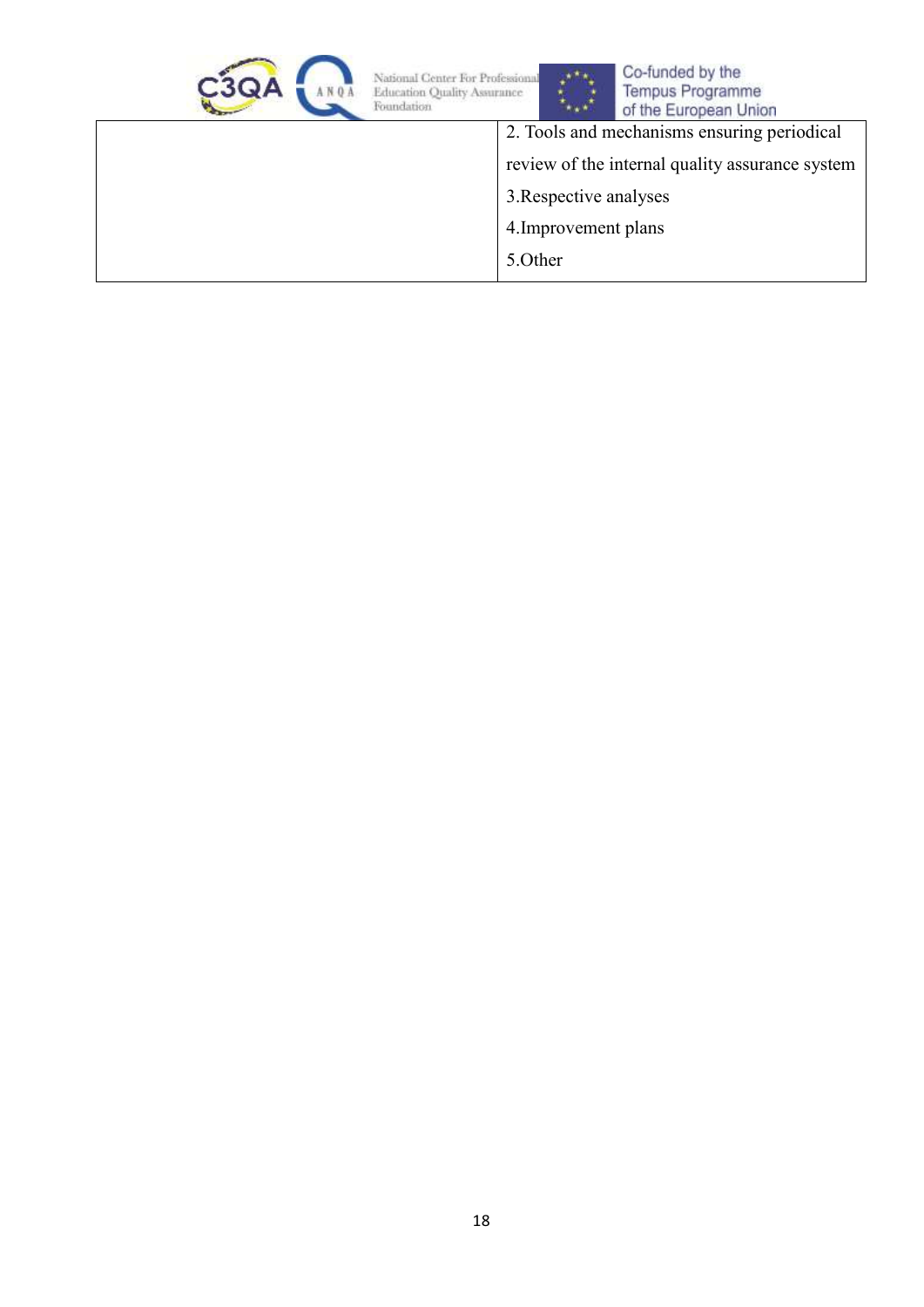<span id="page-18-0"></span>



Co-funded by the Tempus Programme of the European Union

### **APPENDIX 1 SELF-EVALUATION TEMPLATE**

*I hereby endorse* 

Rector/Director \_\_\_\_\_\_\_\_\_\_\_\_\_\_\_\_\_\_\_\_

 $\frac{1}{201}$  201

## **DOCTORAL PROGRAM SELF-EVALUATION**

(Name of the Institution)

**\_\_\_\_\_\_\_\_\_\_\_\_\_\_\_\_\_\_\_\_\_\_\_\_\_\_\_\_\_\_\_\_\_\_\_\_\_\_\_\_\_\_\_\_\_\_\_\_\_\_\_\_\_\_\_\_\_\_\_\_\_\_\_\_**

**\_\_\_\_\_\_\_\_\_\_\_\_\_\_\_\_\_\_\_\_\_\_\_\_\_\_\_\_\_\_\_\_\_\_\_\_\_\_\_\_\_\_\_\_\_\_\_\_\_\_\_\_\_\_\_\_\_\_\_\_\_\_\_\_** (Name and code of the specialty)

(Address of the Institution)

**\_\_\_\_\_\_\_\_\_\_\_\_\_\_\_\_\_\_\_\_\_\_\_\_\_\_\_\_\_\_\_\_\_\_\_\_\_\_\_\_\_\_\_\_\_\_\_\_\_\_\_\_\_\_\_\_\_\_\_\_\_\_\_\_\_\_\_\_\_\_\_\_\_\_\_\_\_\_\_\_**

**YEREVAN 201\_**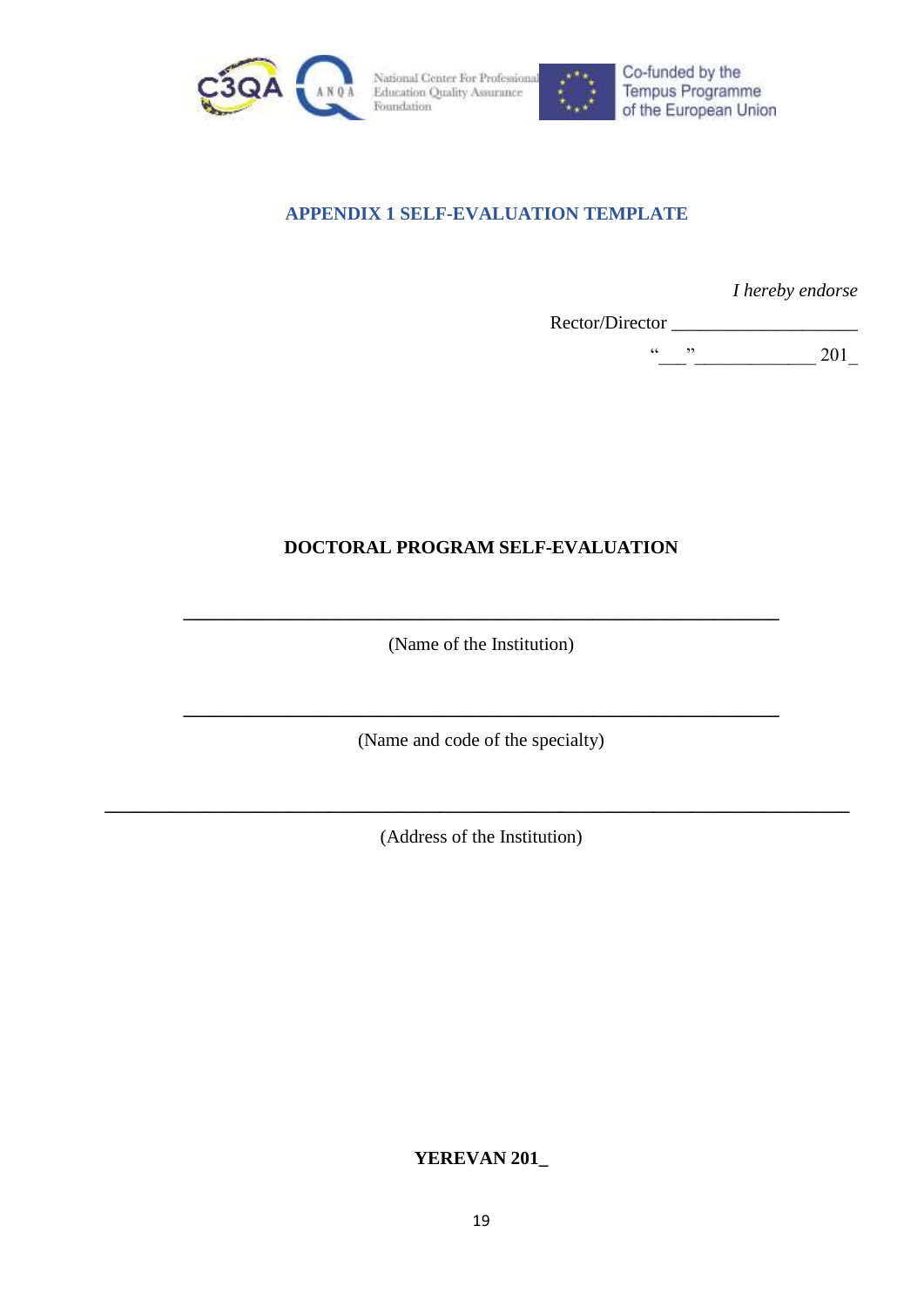



### **Composition of the self-assessment working group**

| Name, Surname                    | <b>Position</b> | Responsibility in the group |
|----------------------------------|-----------------|-----------------------------|
|                                  |                 |                             |
|                                  |                 |                             |
|                                  |                 |                             |
|                                  |                 |                             |
|                                  |                 |                             |
|                                  |                 |                             |
|                                  |                 |                             |
|                                  |                 |                             |
|                                  |                 |                             |
|                                  |                 |                             |
|                                  |                 |                             |
|                                  |                 |                             |
|                                  |                 |                             |
|                                  |                 |                             |
| Please insert rows, if necessary |                 |                             |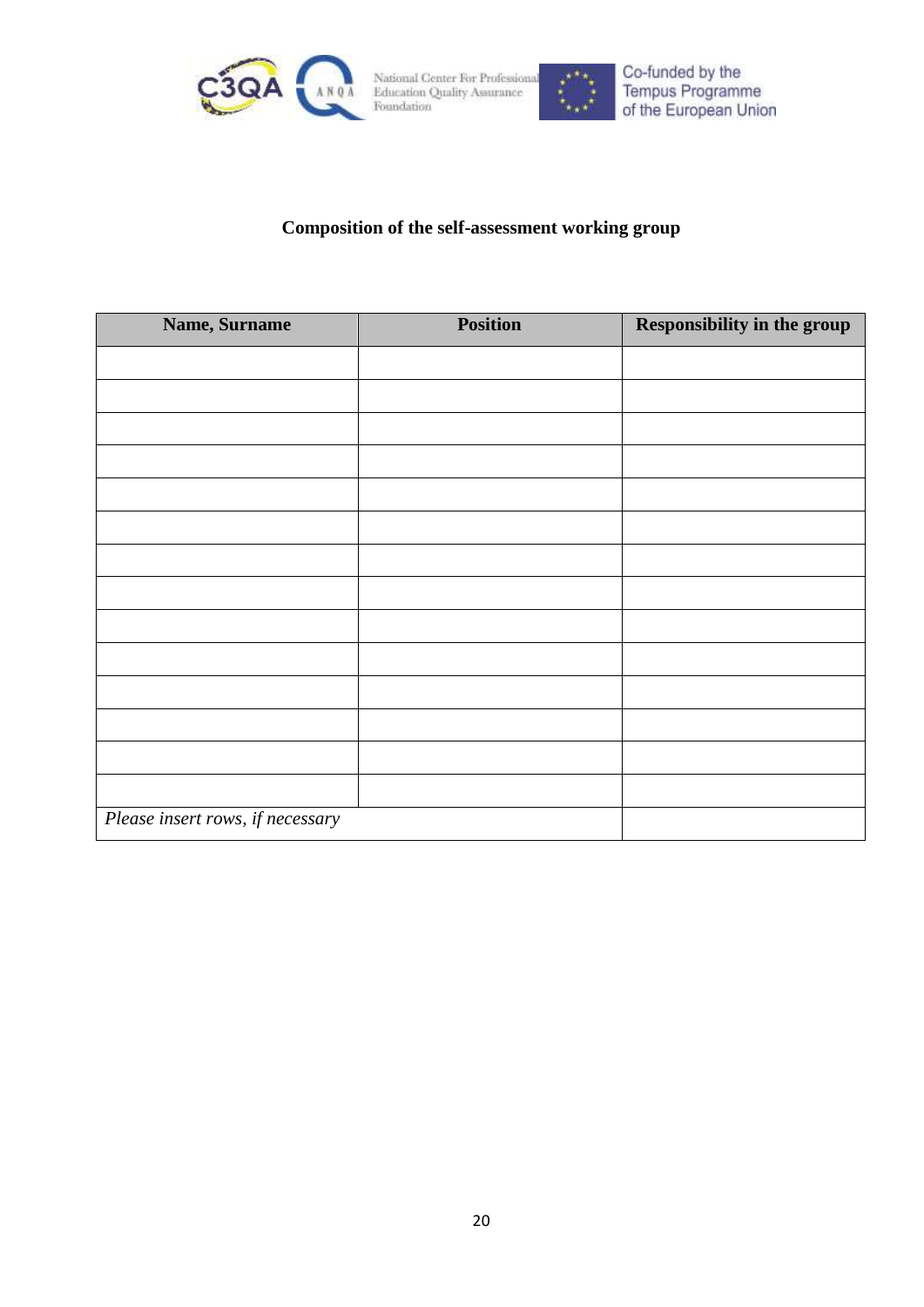



## **CONTENT**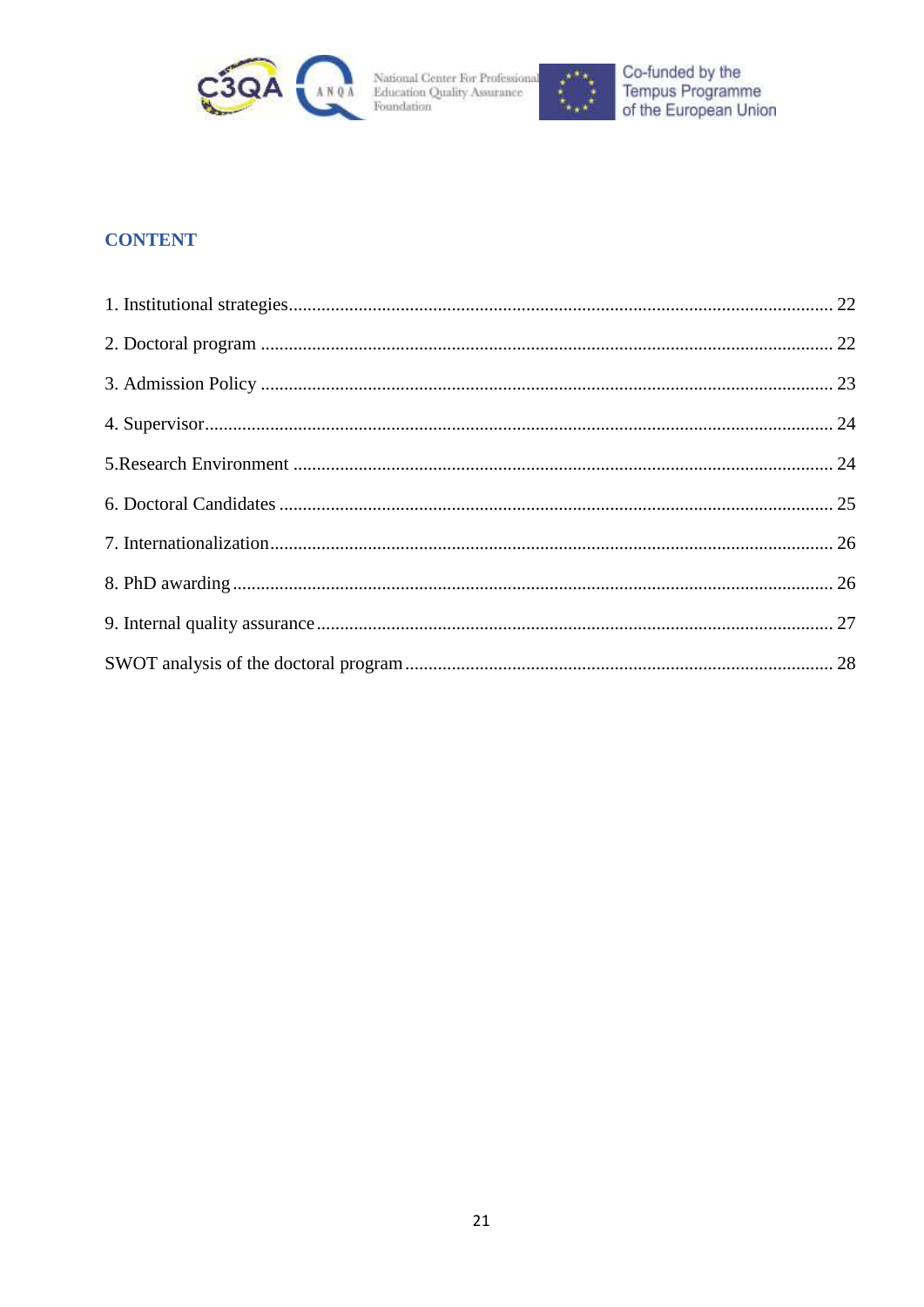



### **Note:** *each standard should be assessed separately (e.g. 1.1; 1.2; 1.3…)*

#### <span id="page-21-0"></span>1. Institutional strategies

*The Higher Education Institution's (hereinafter HEI) research strategy is in concord with its mission and goals.* 

*Please mention the research ambitions of the HEI and describe the formation of research strategy reflecting the ambitions of the HEI in research.*

1.1 HEI has a research strategy that is adopted at the institutional level of the HEI, represents the institution's mission and its goals for research.

1.2 Research strategy reflects the needs of the internal and external stakeholders and includes ethical concepts.

1.3 HEI has formal mechanisms and procedures to evaluate the effectiveness of research strategy and to further improve it.

<span id="page-21-1"></span>2. Doctoral program

*The doctoral program's ambitions are in concord with the institution's research strategy, forms part of institutional planning and resource allocation, is designed to meet new challenges and needs of global labour market.* 

*Please analyse how the doctoral program intended learning outcomes are achieved (stressing doctoral candidate progress).*

2.1 Doctoral program is thoroughly formulated, according to the intended outcomes, is flexible, meets the needs of doctoral candidates and is in line with the institution's research strategy.

2.2 Doctoral program is contextually coherent with other relevant doctoral programs.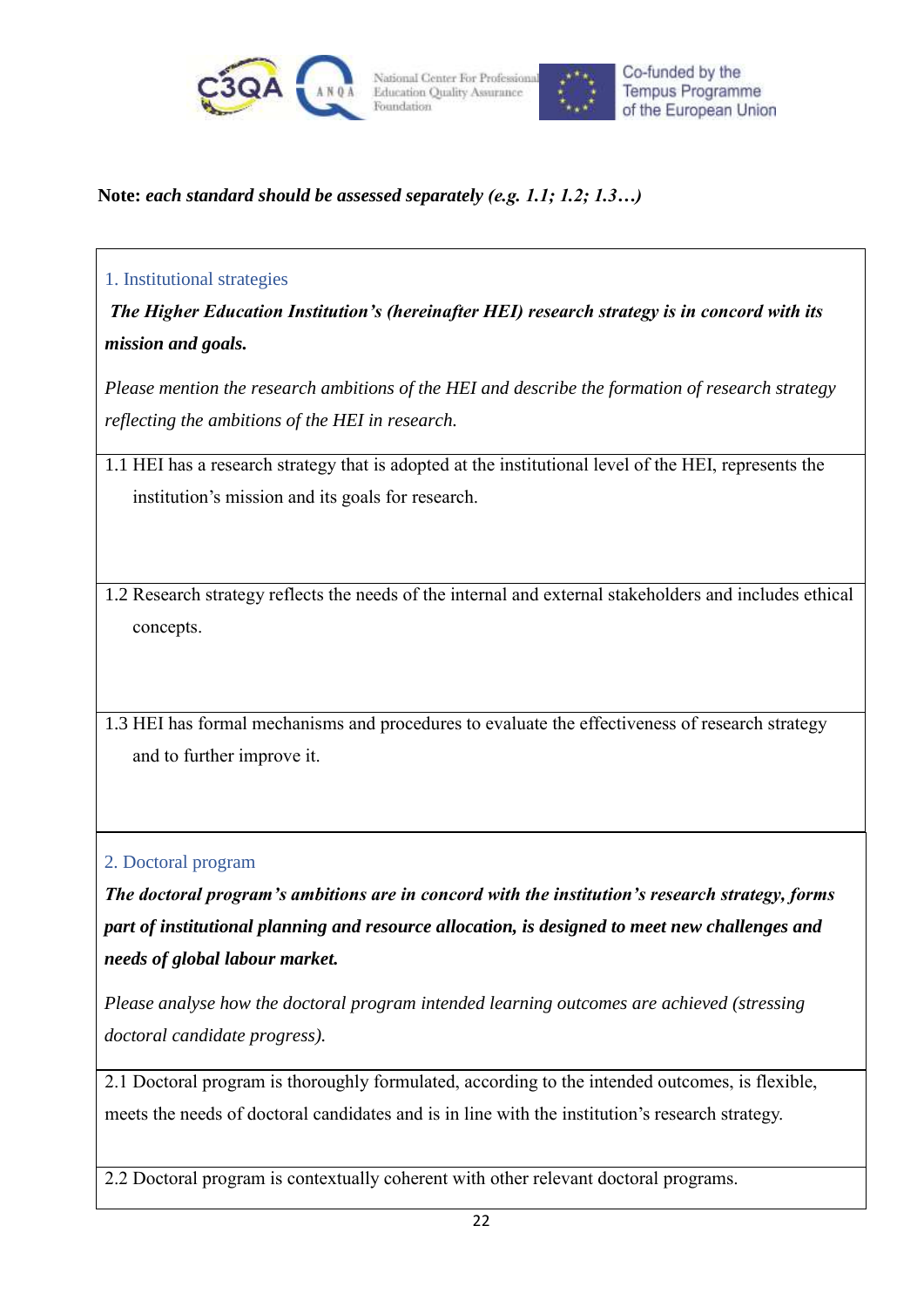



2.3 Doctoral program is functioning in the context of a strong research environment ensuring critical mass of researchers and relevant resources promoting interdisciplinary approach.

2.4 Doctoral program provides training in core discipline areas and transferable skills and ensures an active involvement of doctoral candidates in research activities.

2.5 Doctoral program has set criteria on the assessment of the quality of research results against achieved outcomes and mechanisms for the evaluation of the research results' social impact.

2.6 There are set mechanisms and procedures in place to ensure development, approval, monitoring and periodic review of doctoral program with an active involvement of internal and external stakeholders.

<span id="page-22-0"></span>3. Admission Policy

*HEI's admission policy on doctoral program is transparent, is in line with doctoral program's ambitions.* 

*Please analyse whether the selection mechanisms of doctoral candidates are aligned with the doctoral program's ambitions.*

3.1 HEI has set mechanisms for promoting equitable recruitment, selection and admission procedures.

3.2 Selection criteria of doctoral candidates are transparent, publicly available and are in line with the explicit outcomes of doctoral program.

3.3 HEI periodically analyses the effectiveness of applicants' assessment system.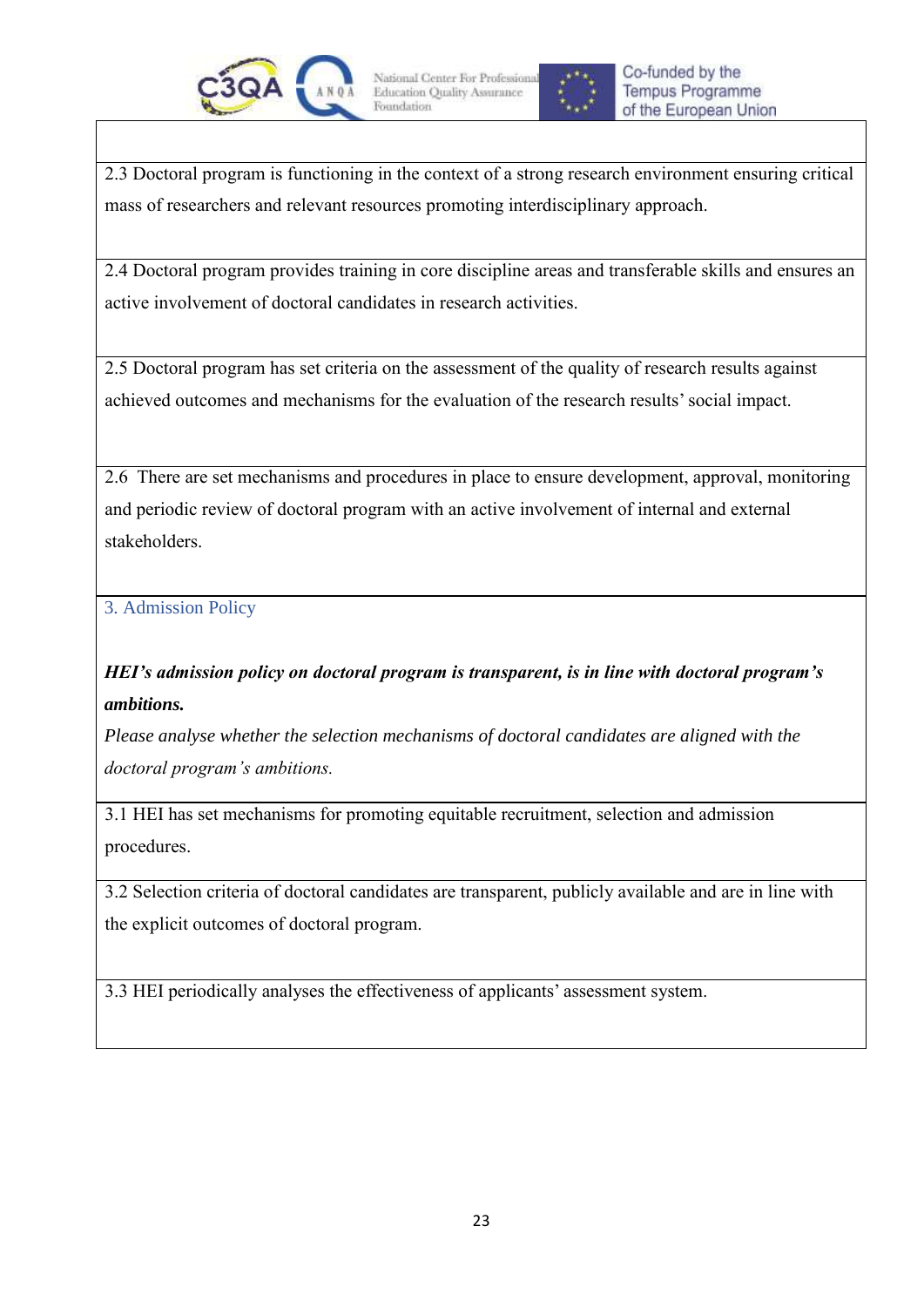



## <span id="page-23-0"></span>4. Supervisor

*HEI provides highly qualified supervisors/well-structured supervisory team to achieve doctoral program's ambitions.*

*Please analyse how the HEI assures sufficient supervision motivated for the implementation of doctoral program's ambition.* 

4.1 Supervisors/supervisory team responsibilities, qualifications, workload, recognition criteria are comprehensively stated and described and are in line with doctoral program's ambitions.

4.2 HEI has supervisor/ supervisory team appointment procedures.

4.3 HEI has motivation mechanisms for supervisors to be involved in active researching and be part of relevant scientific network.

4.4 There is well-established system for periodic evaluation of supervision that foster to review existing policies and procedures for supervision and to reveal the professional needs of supervisors.

**4.5** HEI fosters the development and professional progress of supervisors.

<span id="page-23-1"></span>5.Research Environment

*HEI promotes the quality research provisions by creating an environment conducive to research.*

*Please analyse how the HEI ensures the proper implementation of the doctoral program.*

5.1 There are necessary resources for the implementation of doctoral program in accordance with its content, which effectively support the implementation of program's ambitions and create an environment conducive to research.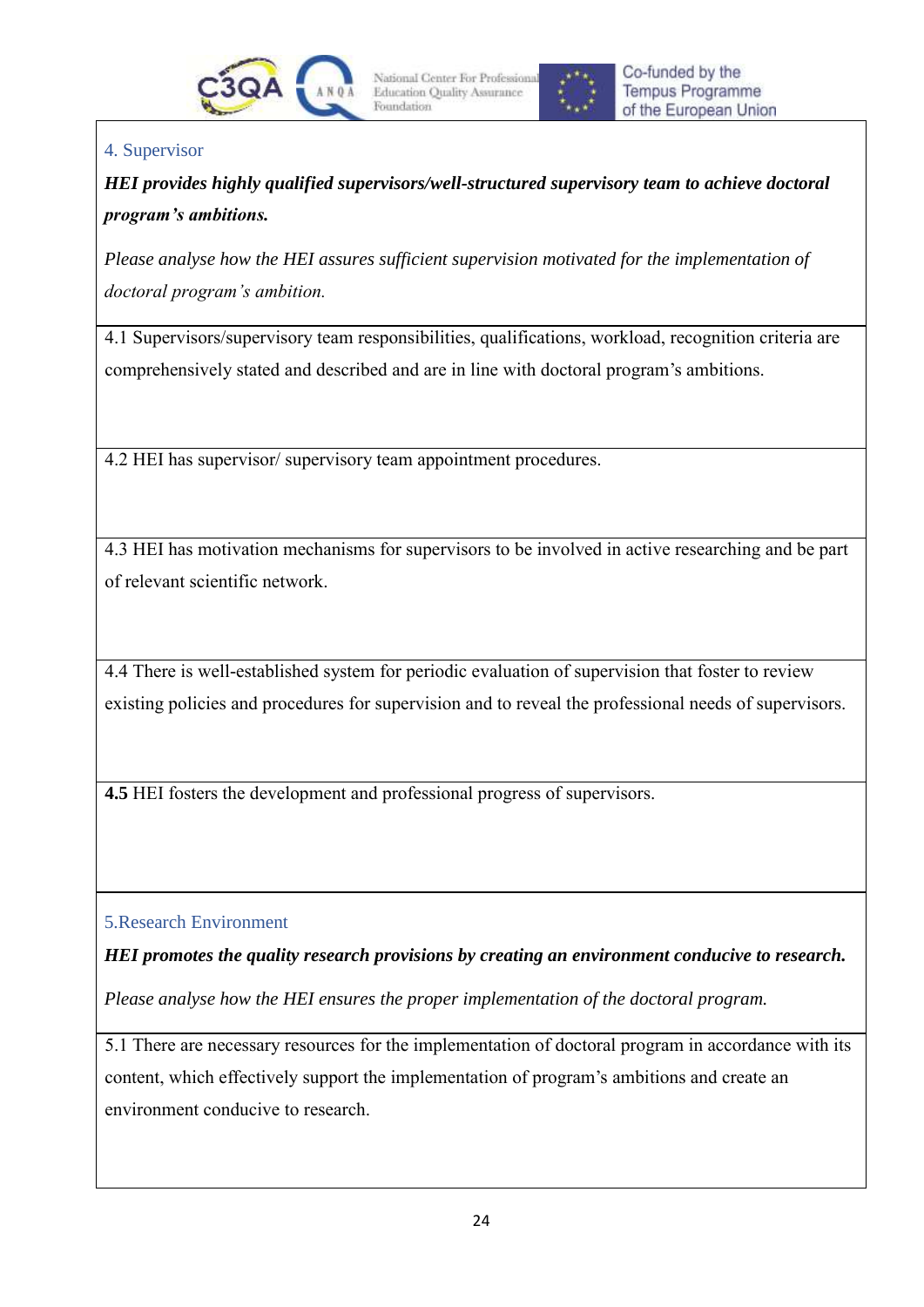



5.2 HEI monitors the scientific progress of the individual doctoral candidates by achieved scientific results and provides career development opportunities. Supervisors have primary responsibility in doctoral candidate's scientific progress.

5.3 HEI ensures that all doctoral candidates receive useful and regular information and advice to promote research and to have opportunity to work in research teams and different research environments.

5.4 HEI has sound financial distribution policy and capacity to sustain and ensure the integrity and continuity of doctoral programs at the institution.

5.5 HEI has mechanisms in place for the evaluation of the effectiveness, applicability and availability of resources.

<span id="page-24-0"></span>6. Doctoral Candidates

*Doctoral candidates are recognized as professionals with commensurate rights.* 

*Please analyse whether the doctoral candidates are part of implementation of the HEI's ambitions in research.* 

6.1 HEI has formal mechanisms to regulate relations between candidate, supervisors and institution where the rights and responsibilities of doctoral candidates are clearly formulated.

6.2 Doctoral candidates are engaged in governance at the university and participate in decisionmaking.

6.3 HEI has set mechanisms that ensure quality of the student services and doctoral candidates are involved in the quality assurance practices.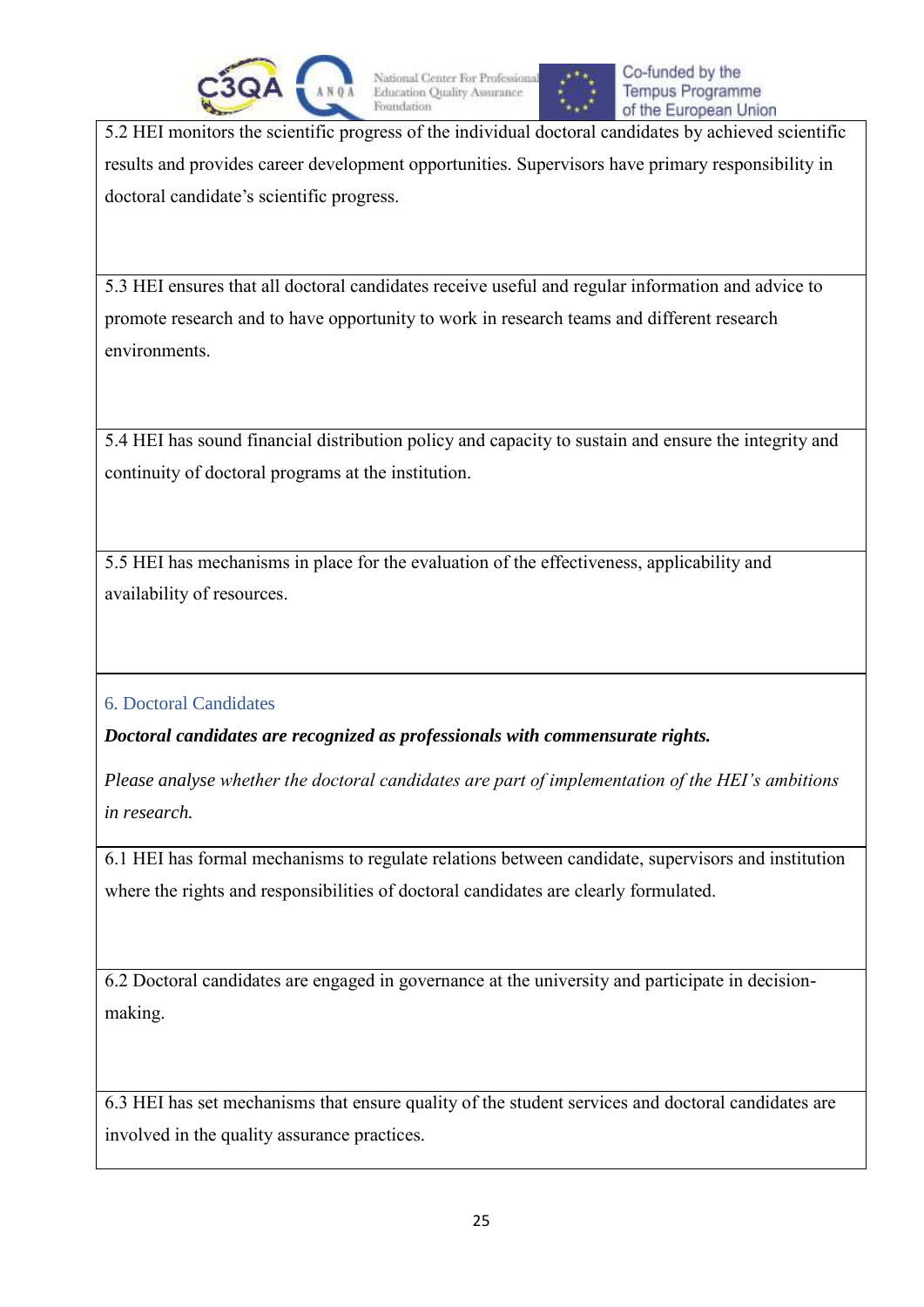



### <span id="page-25-0"></span>7. Internationalization

*Internationalization is coherent with institution's research strategy and the individual needs of the doctoral candidates.* 

*Please analyse how the HEI strives to be a part of local and international research networks by the implementation of the doctoral program.*

7.1 HEI promotes fruitful and effective collaboration with local and international counterparts aiming to create critical mass and networking as well as to implement joint research and doctoral programs.

7.2 The mobility of doctoral candidates is driven by the candidates' research projects.

7.3 HEI allocates sufficient financial resources for internationalization.

### <span id="page-25-1"></span>8. PhD awarding

*HEI has clear mechanisms for monitoring and assessment of the research results (applicable to the institutions having Specialized Councils).* 

*Please analyse how the Specialized Councils acknowledge the formation of an autonomous researcher.* 

8.1 Specialized Council has PhD awarding criteria that are applied and periodically reviewed.

8.2 HEI has set criteria for the nomination of the members of Specialized Council/s.

8.3 HEI periodically implements quality assurance of Specialized Council/s' activities.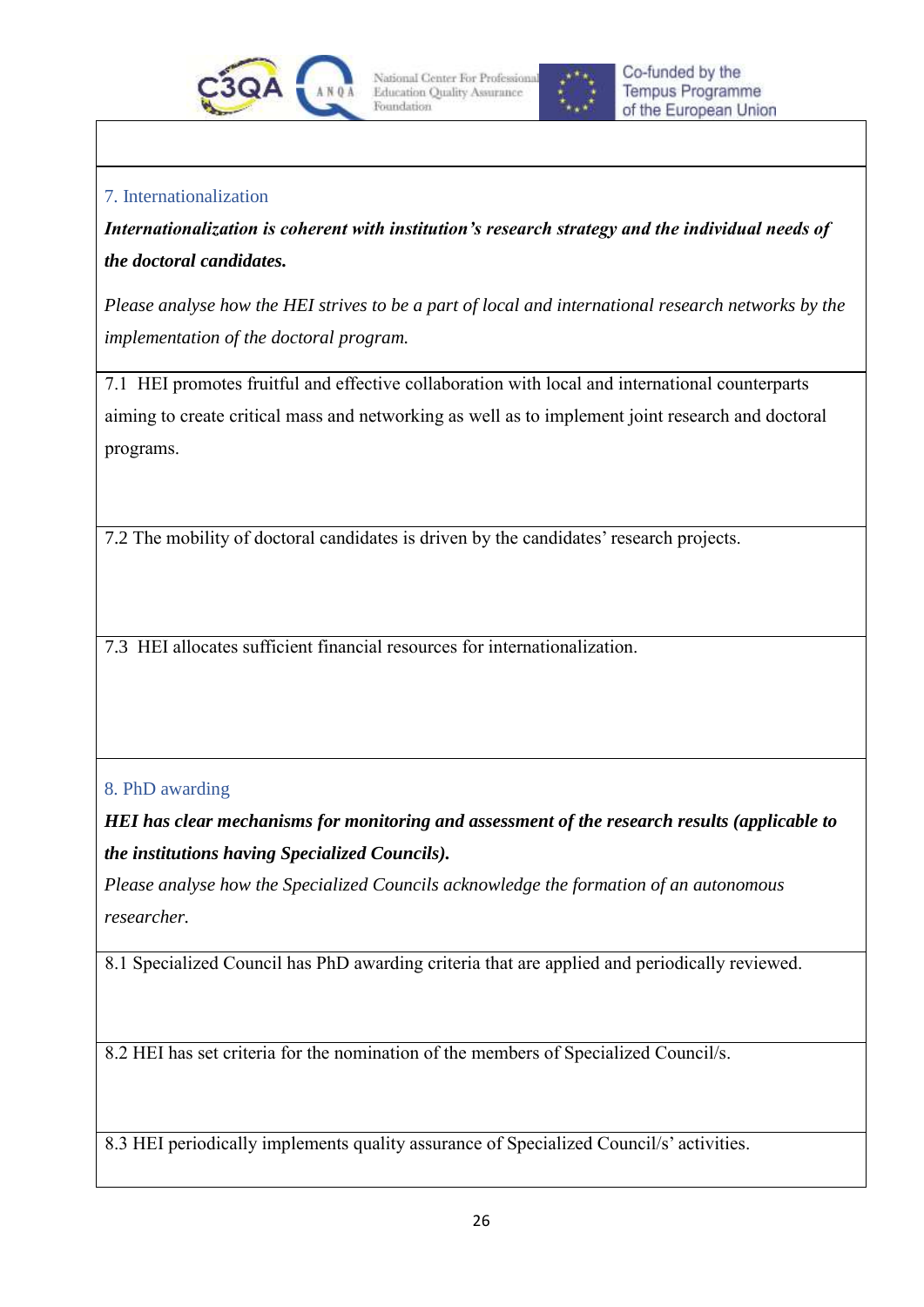



8.4 Specialized Council/s periodically publishes reports on the development of the relevant fields.

#### <span id="page-26-0"></span>9. Internal quality assurance

*HEI has an internal quality assurance system, which promotes continual improvement of all the processes of doctoral education.* 

*Please analyse how the HEI promotes the formation of quality assurance culture for doctoral education.*

9.1 There are well-established and publicly available policies and procedures for internal quality assurance of doctoral education.

9.2 The internal and external stakeholders of doctoral education are involved in the quality assurance processes.

9.3 HEI collects reliable information on the implemented processes through feedback mechanisms, which is evaluated for the improvement of the goals and processes of doctoral education.

9.4 The internal quality assurance system of doctoral education is periodically reviewed.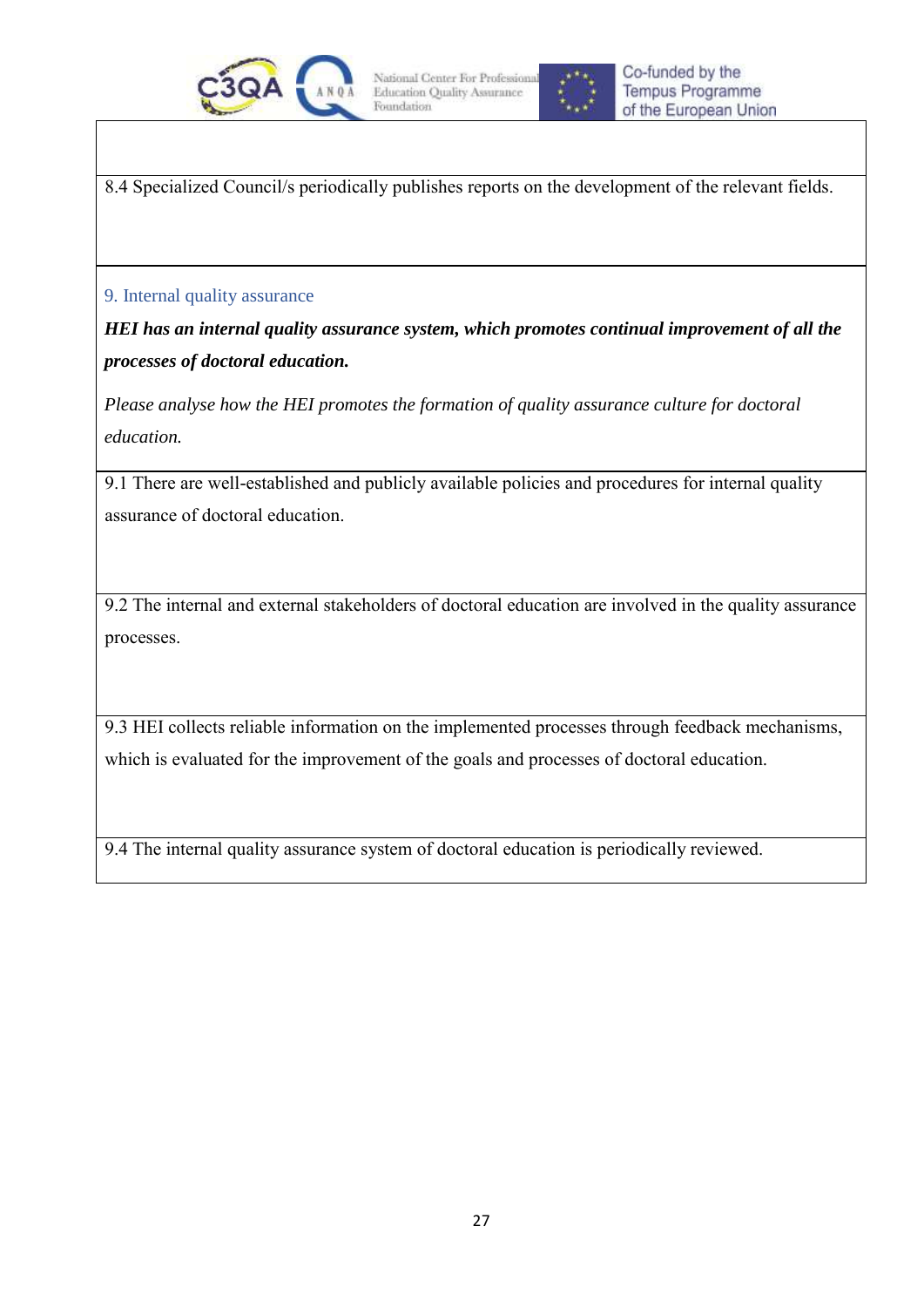



Co-funded by the<br>Tempus Programme<br>of the European Union

<span id="page-27-0"></span>SWOT analysis of the doctoral program

|                                 | <b>External Opportunities</b>                              | <b>External Threats</b>                              |
|---------------------------------|------------------------------------------------------------|------------------------------------------------------|
|                                 | (0)                                                        | (T)                                                  |
|                                 | List 4-5 External<br>Opportunities                         | List 4-5 External Threats                            |
|                                 | $\mathbf{1}$<br>$\overline{2}$                             | $\mathbf{1}$                                         |
|                                 | 3                                                          | $\mathbf{2}$                                         |
|                                 |                                                            | 3                                                    |
|                                 | $\overline{4}$                                             | $\overline{4}$                                       |
|                                 |                                                            |                                                      |
| <b>Internal Strengths</b>       | $S-O$                                                      | $S-T$                                                |
| (S)                             | "Max-Max" Strategy                                         | "Max-Min" Strategy                                   |
| List 4-5 Internal<br>strengths  |                                                            |                                                      |
| $\mathbf{1}$                    | Strategies that use strengths<br>to maximise opportunities | Strategies that use strengths to<br>minimise threats |
| $\overline{2}$                  |                                                            |                                                      |
| 3                               |                                                            |                                                      |
| $\overline{4}$                  |                                                            |                                                      |
|                                 |                                                            |                                                      |
|                                 |                                                            |                                                      |
| <b>Internal Weaknesses</b>      | W-O                                                        | W-T                                                  |
| (W)                             | "Min-Max" Strategy                                         | "Min-Min" Strategy                                   |
| List 4-5 Internal<br>Weaknesses | Strategies that minimise                                   | <b>Strategies that minimise</b>                      |
| $\mathbf{1}$                    | weaknesses by taking                                       | weaknesses and avoid threats                         |
| $\mathbf{2}$                    | advantage of opportunities                                 |                                                      |
| 3                               |                                                            |                                                      |
| $\overline{4}$                  |                                                            |                                                      |
|                                 |                                                            |                                                      |
|                                 |                                                            |                                                      |
|                                 |                                                            |                                                      |
|                                 |                                                            |                                                      |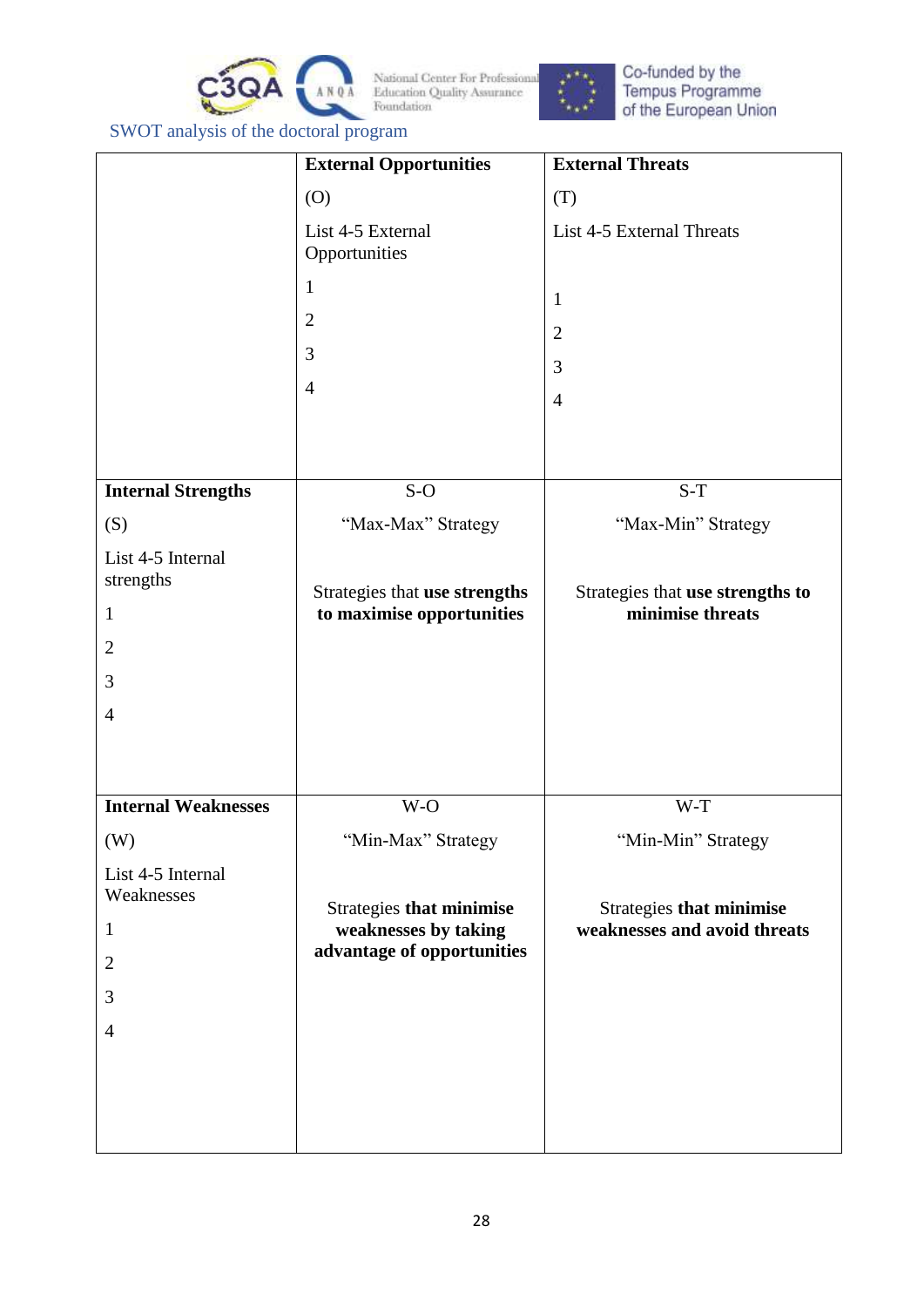



### <span id="page-28-0"></span>**ACRONYMS**

- **ANQA** National Centre for Professional Education Quality Assurance, Foundation
- **EHEA-**European Higher Education Area
- **ERA**-European Research Area ()
- **ESG**-Standards and Guidelines for Quality Assurance in the European Higher Education Area
- **EU**-European Union
- **HE** higher education
- **HEI** higher education institution
- **QA**-quality assurance
- **RA**-Republic of Armenia
- **R&D**-research and development
- **TLI**-tertiary level institution